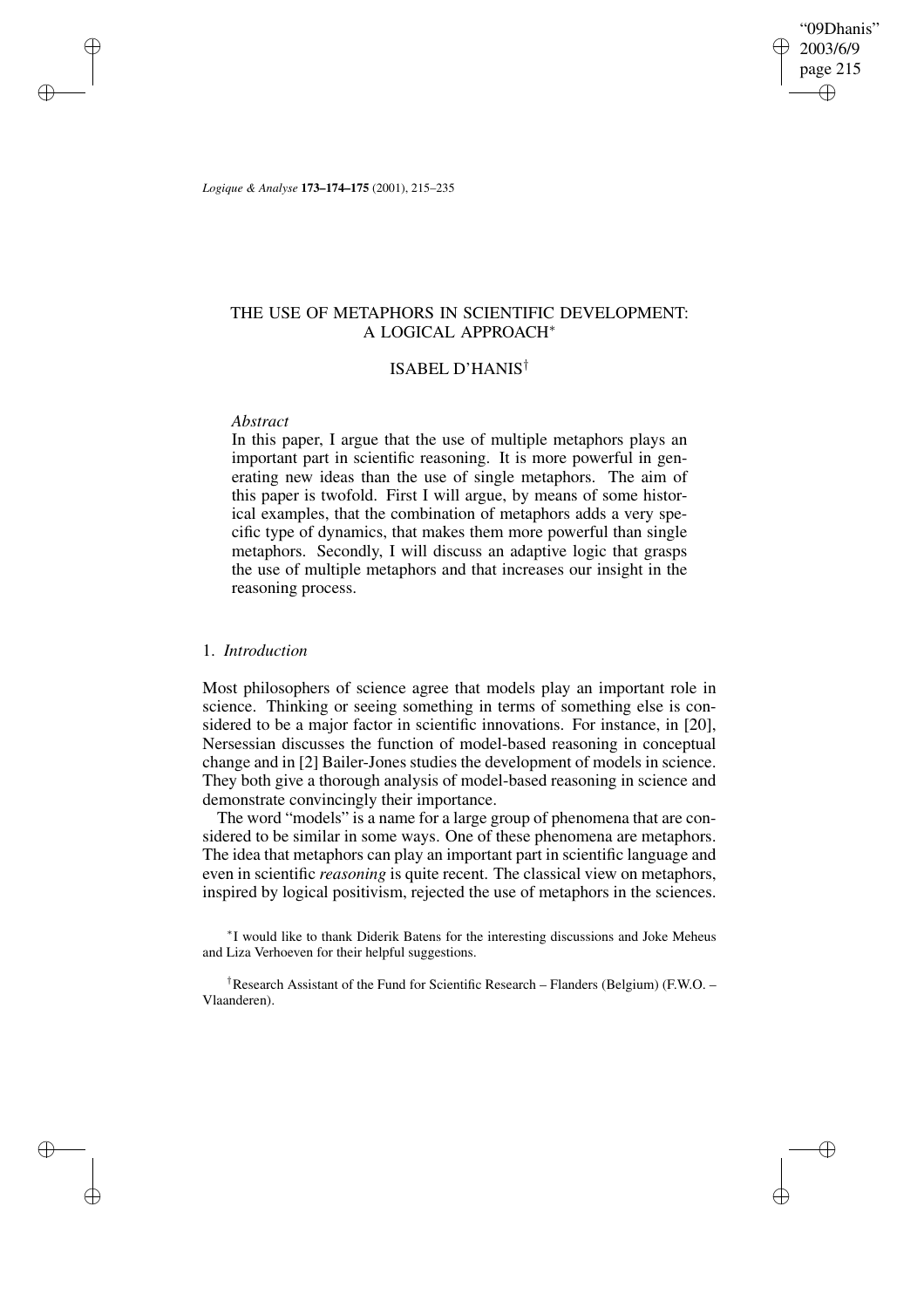## "09Dhanis" 2003/6/9 page 216 ✐ ✐

✐

✐

### 216 ISABEL D'HANIS

Using a metaphor was considered to be a difficult way of saying something that could be said in an easier way. For instance, the metaphor

## (1) Man is a wolf.

was considered to be a more complex and nicer way of saying that men are like wolves in being mean. Adherents to the traditional view saw metaphors as comparisons, encoded in such a way that they seem false at first sight but, nevertheless, obtain a truth value, and hence, are capable of drawing people's attention. In line with this, metaphors were thought to be mere stylistic tools. They could be used in poetry and literature in general, but not in scientific language. The language of science had to be a clear and transparent representation of reality.

The ideas on this topic, however, changed. Philosophers of science got interested in metaphors. One of the first properties of metaphors that drew attention is their capacity of filling gaps in the lexicon — the official name for this capacity is "catachresis". It often happens that when a new concept is developed, there is no way of naming it, other than using a metaphor. A famous example of catachresis is the term "natural selection" Darwin used to indicate the difference with artificial selection (as is shown in [12]). Because of this capacity, metaphors are indispensable elements for naming new concepts. A language without metaphors turns into a static structure, not adapted to capture new ideas. Therefore, metaphors are now considered to be an indispensable element of scientific language.

In addition to this, it became clear that metaphors are capable of causing conceptual innovation, and hence, can actually play a part in scientific *reasoning*. Interesting examples of this are:

- (2) Light is a fluid.
- (3) Sound is a wave.
- (4) The human mind is a clock.
- (5) The ocean is a conveyor belt.

The use of these metaphors caused scientists to change their ideas about light (see, for example, [7]), sounds (see, for example, [15]), the human mind (see, for example, [19] and [10]) and the ocean (see, for example, [6]).

Most studies about the use of metaphors in science, however, cannot provide a good explanation for their role in conceptual change. A large group of studies limits itself to a description of the phenomenon, without providing theoretical background. Even the more theoretical approaches cope with a

✐

✐

✐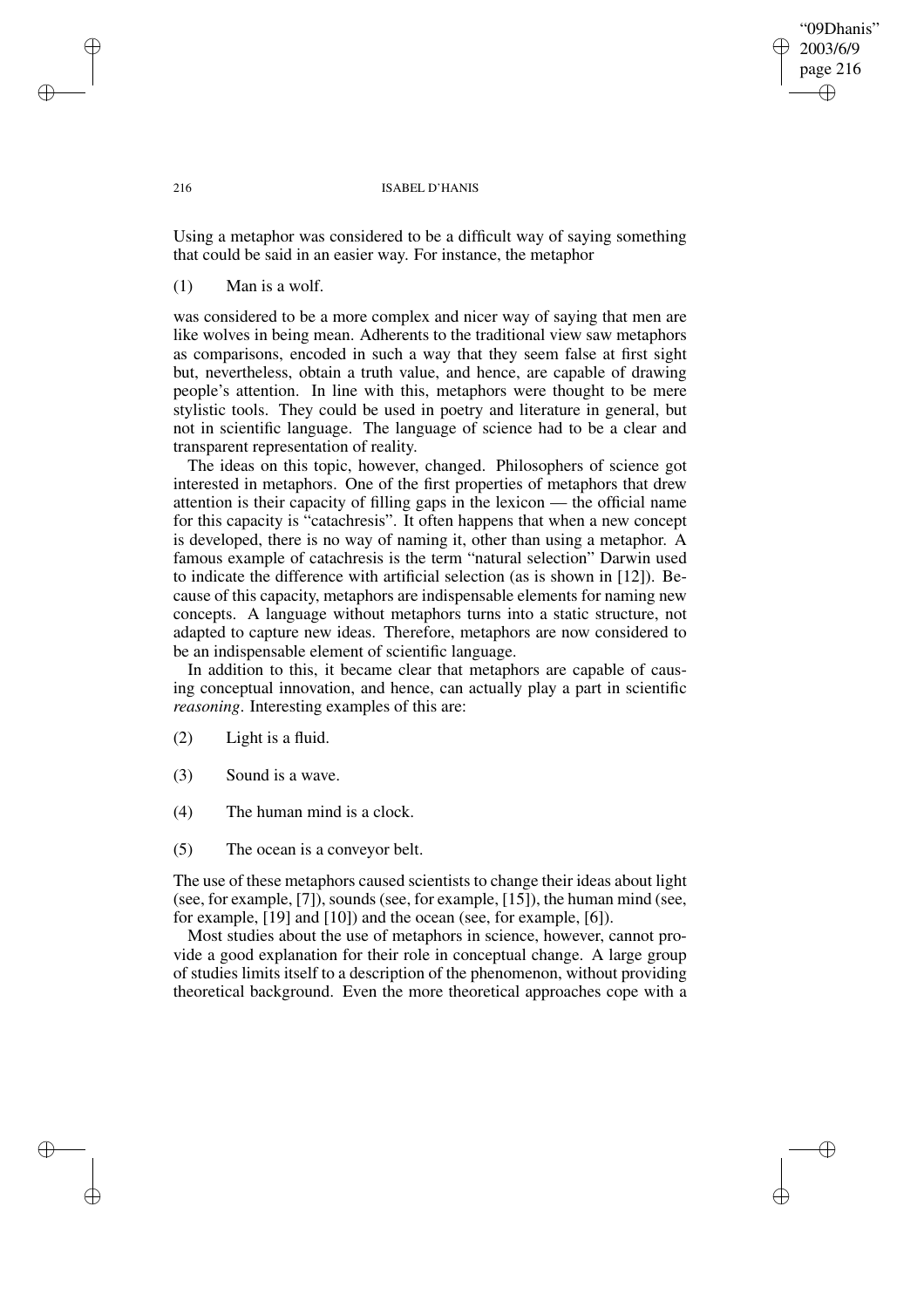✐

### THE USE OF METAPHORS IN SCIENTIFIC DEVELOPMENT: A LOGICAL APPROACH217

lot of problems. One is that metaphors are often confused with other types of models, and hence, that there is no clear idea about what metaphors are.

Hence, in order to explain the function of metaphors, we first need a theory about their nature. The traditional view that metaphors are encoded comparisons is clearly inadequate in this respect. On this view, the understanding of a metaphor consists in the mere comparison of the pieces of information on its two main elements. Because of this, the traditional view explains the meaning of a metaphor as the information shared by its two main elements. For instance, (1) is interpreted as "men are like wolves in being mean and voracious". However, this view is not capable of explaining why, for instance, (2) to (5) helped scientists to attribute *new* ideas to light, sound, the human mind and oceans. A view that can explain this so-called cognitive function of metaphors is the *interactionist view*.

In the next section, I will explain what an interactionist view on metaphors comes down to. In section 3, I will show that the function of single metaphors in science is somewhat limited. The use of multiple metaphors seems to provide a much more powerful instrument for conceptual innovation. In the last section, I will present an adaptive logic that increases our insight in the use of multiple metaphors in science.

The aim of this article is twofold. On the one hand, I want to prime the study of the role of multiple metaphors in science, a subject that got little or no attention till so far. On the other hand, I want to show that logic can play a key part in understanding creative reasoning processes, such as, for example, the use of metaphors in science.

### 2. *An interactionist View on Metaphors*

✐

✐

✐

✐

Interactionism was described by Max Black in [4] and further developed in [5]. On this view, a metaphor consists of two parts: a *primary subject* and a *secondary subject*. The primary subject is the central element of the metaphor — what the metaphor is about — and is represented in literal language. The secondary subject modifies the primary subject and is represented in non-literal language. In (1), for instance, the primary subject is "man", and the secondary subject is "wolf".

What happens when we analyse a metaphor — according to Black is that we consider a "system of associated commonplaces" about the secondary subject and "project" these upon the primary subject. The result is that the primary subject is extended with the commonplaces about the secondary subject.

However, as I explained in [9], the original view still has many shortcomings. A first problem is the *vague terminology* Black used to describe his view. He doesn't define terms like "system of associated commonplaces"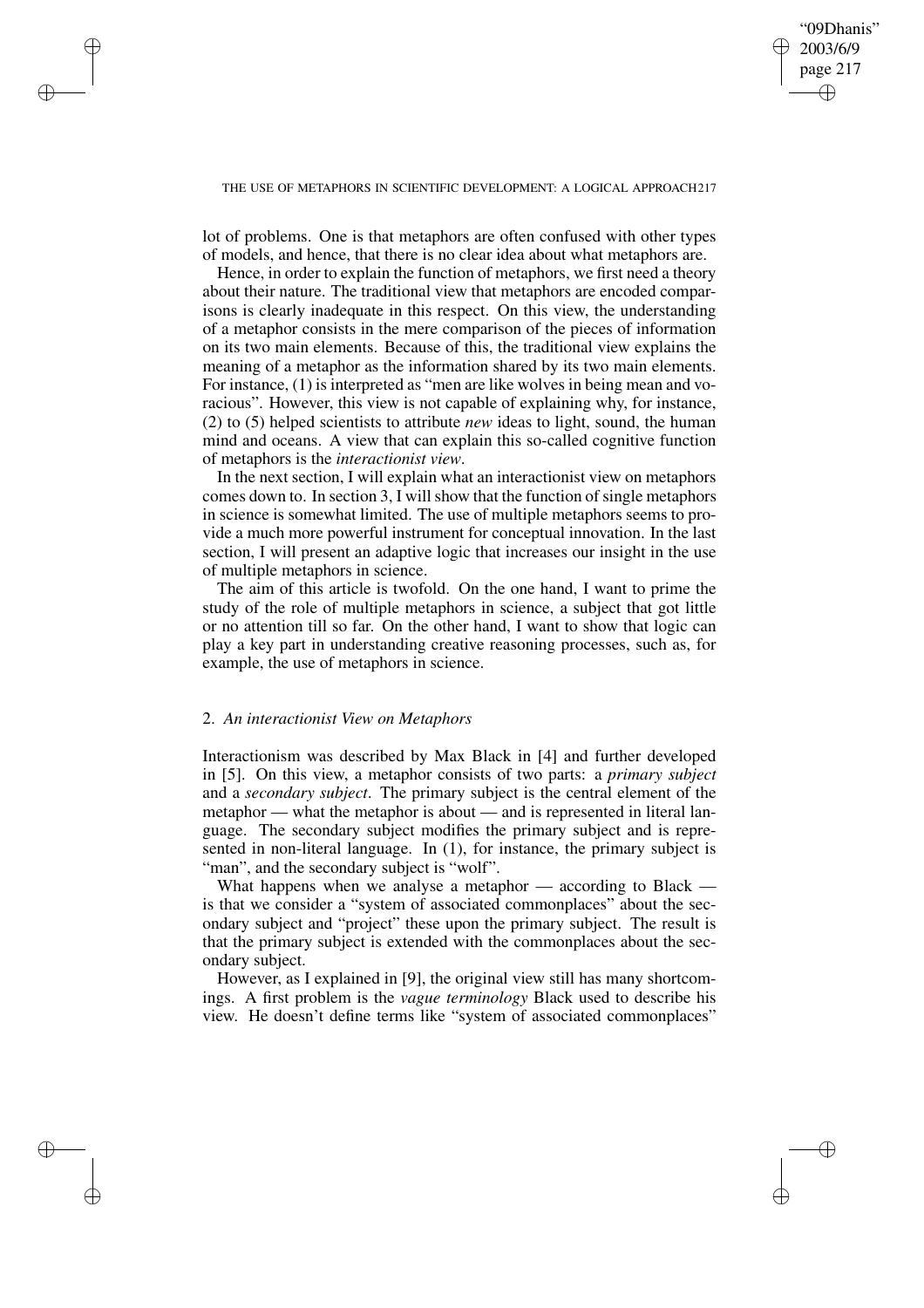218 ISABEL D'HANIS

"09Dhanis" 2003/6/9 page 218

✐

✐

✐

✐

or "metaphorical projection". A second and more important one is the socalled *relevance problem*. According to Black, we consider a system of commonplaces associated with the secondary subject and project these upon the primary subject. The problem, however, is that *all* commonplaces are projected. According to Black, (1), for example, allows us to derive that men howl at the moon.

In [9], I presented an alternative version of interactionism that copes with these shortcomings. This modified view is best explained by relying on the common distinction between three different stages in the understanding of metaphors.<sup>1</sup> I will keep the idea of three different stages, but the description of what happens at these stages will differ considerably from the common view.

A first step in the understanding of metaphors is the *recognition*. We have to recognize the metaphor as such and decide what the expression is about. If we know what the expression is about, we also know what the primary and secondary subject of the metaphor are.

The second step is called the actual *analysis*. We first consider a set of common sense information<sup>2</sup> both for the secondary and for the primary subject. Next, we transfer the information we have about the secondary subject to the primary subject. However, when we consider (1), we see that not all pieces of information are transferred, but only those that are *not in contradiction* with information about the primary subject. For instance, we do not conclude from (1) that men howl at the moon because we *know* that they do not. This is the main difference between the original version of interactionism and the modified one. Black thought that only for the secondary subject a set of common sense information is needed and that the latter is transferred entirely to the primary subject. The result is that nonsensical conclusions can be drawn from a metaphor. If we take into account also the information on the primary subject, we can let it operate as a filter for the transfer of information.

The third and last step is the *interpretation*. As a result of the analysis of the metaphor, the primary subject is extended with the information about the secondary subject that is not in contradiction with it.

The modified interactionist view on metaphors offers a good explanation for the role (2) to (5) played in the history of science. (4), for example, caused people to transfer pieces of information about clocks to the concept of the human mind, but only in as far as the former were compatible with the latter. The result was that their view on the human mind was enriched

<sup>1</sup> See, for example, [17] for a description of these stages.

<sup>2</sup> The content of this set can differ from person to person and from context to context.

✐

✐

✐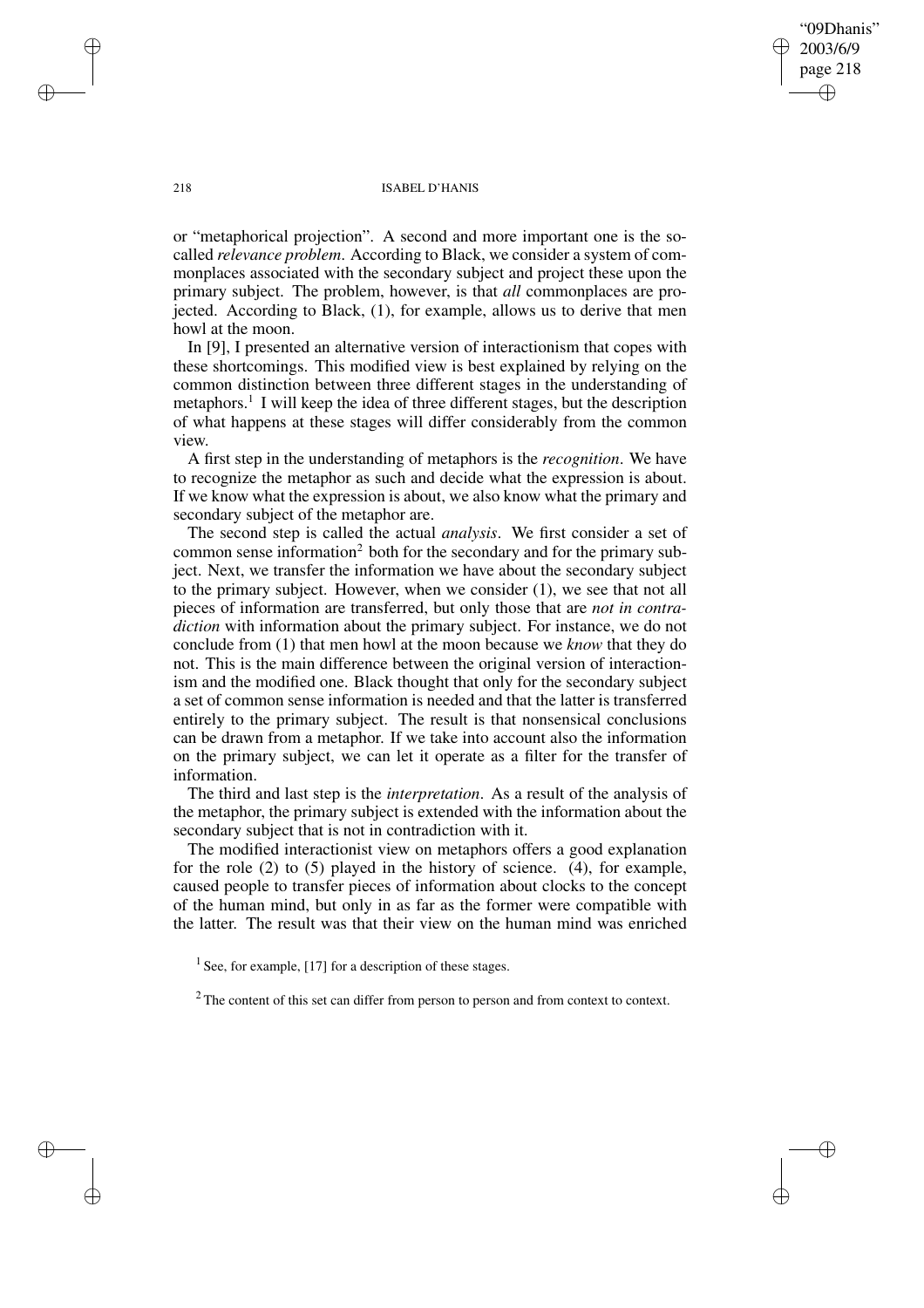✐

### THE USE OF METAPHORS IN SCIENTIFIC DEVELOPMENT: A LOGICAL APPROACH219

and even altered: it became more mechanistic. This process opened new research directions and raised new problems scientists had to solve.

There are, however, limits to the innovative power of a *single* metaphor. The idea of a partial transfer, from the secondary subject to the primary subject, implies that the latter is relatively well-known. If it is not, hardly any information about the secondary subject will be excluded, and hence the metaphor will give rise to absurd conclusions and lead the scientist in erroneous directions. Therefore, a single metaphor is only capable of extending and changing *existing* concepts, not of creating new ones.

There is, however, a way to overcome these problems and to use metaphors for the creation of new concepts. As I will show in the next section, multiple metaphors can provide a framework in which underdeveloped primary subjects do not necessarily lead to nonsensical conclusions. The interaction between the subjects of the different metaphors, combined with the interaction between primary and secondary subject, can provide the necessary dynamics.

### 3. *Metaphors in Scientific Development*

✐

✐

✐

✐

The use of multiple metaphors in scientific reasoning is rarely seen as an important issue. These examples are treated in the same way as single metaphors. There are, however, important reasons to study them separately. Groups of metaphors are very powerful when it comes to developing new ideas, much more than a single metaphor. If we want to obtain a better insight in the cognitive power of metaphors, we should therefore also study the specific dynamics of the *combination* of metaphors and not only these of a single metaphor.

When we have two metaphors, there are — theoretically speaking — four possible relations between the two. A first possibility is that they have the primary subject in common, a second is that they have a common secondary subject, and a third that they are so-called "cross-linked" metaphors (the primary subject of the one metaphor is the secondary subject of the other). The fourth and last possibility is that the metaphors have nothing in common.

For our present purposes, the last possibility is the least interesting one: as these metaphors can hardly be called a cluster, they have to be seen as independent metaphors. Therefore, in what follows, I will only discuss the real clusters of metaphors — those examples where the metaphors have at least one element in common.

Before I move on to the analysis of the different types of clustering, I want to make two preliminary remarks. The first concerns the distinction between the construction and the understanding of a metaphor.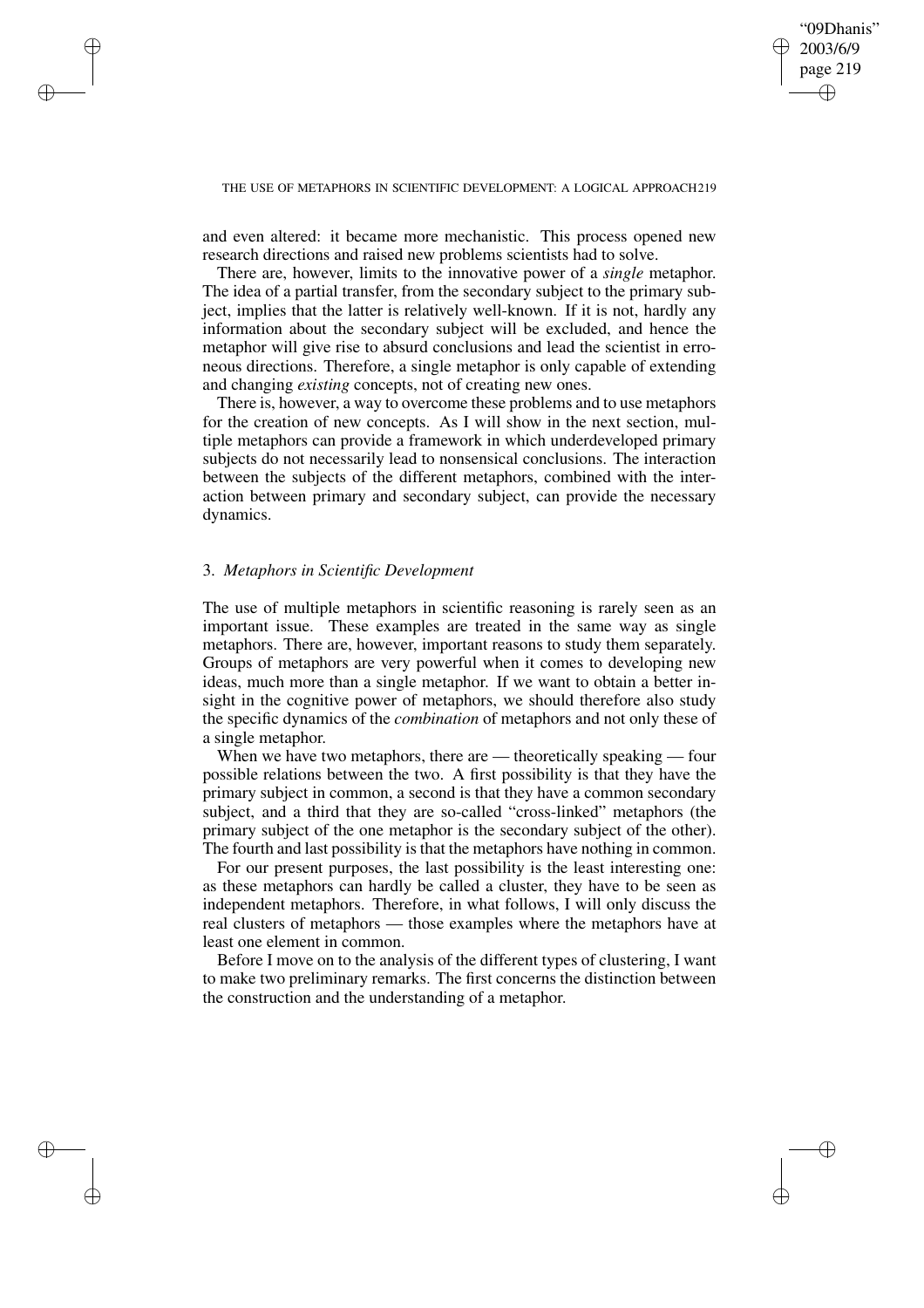"09Dhanis" 2003/6/9 page 220 ✐ ✐

✐

✐

### 220 ISABEL D'HANIS

The examples of metaphor use in this section and some of the examples I gave in the previous section have a different function. If we consider (5), for example, we see that it was an existing metaphor, used in oceanography textbooks to point students to certain properties of oceans. Researchers in climatology stumbled on this metaphor and used it to find an explanation for certain temperature changes they measured but could not explain otherwise. The examples I will discuss in this section are different: they do not concern the understanding of a given metaphor, but the *construction* of a new one.

It is commonly accepted that there are important differences between these two processes (see also [8]). For instance, the first step in the construction of a metaphor consists in the active search for a source domain that can be used to structure a given target domain. There are, however, also important similarities between the two. In both cases, we can distinguish two subjects or domains, a source domain and a target domain or a primary and a secondary subject.<sup>3</sup> Moreover, in both cases, there is a transfer of information from the source domain to the target domain, with the exclusion of "unfit" information. Thus, whereas the first step in the construction of a metaphor is clearly different from the first step in the understanding of a metaphor, the second step is quite similar. In what follows, I shall focus on this second step.

A second remark concerns the distinction between metaphors and analogies. It is commonly acknowledged that these are different phenomena, with different functions in science, but there are very few theories available on what these differences are. As a consequence, the examples I discuss in this section will be called metaphors by some and analogies by others.

As I argued in [8], it is impossible to draw a clear distinction between the two phenomena. However, the examples discussed below satisfy the main criteria for metaphors I distinguished in [8]. In all of them, the source domain is represented in non-literal language. Moreover, the information that is transferred is relatively simple and easily accessible: it is immediately associated with the secondary subject and does not involve structural relations.<sup>4</sup> As we shall see below, it is precisely because of these characteristics that the examples can be handled by the same logic as the more traditional examples of metaphors.

✐

✐

✐

 $3$  In what follows, I will use the terms "source domain" and "target domain" as synonyms for, respectively, "secondary subject" and "primary subject".

<sup>&</sup>lt;sup>4</sup> The idea that the transfer of complex, structural information is typical of analogies and not of metaphors is also defended in  $[11]$ .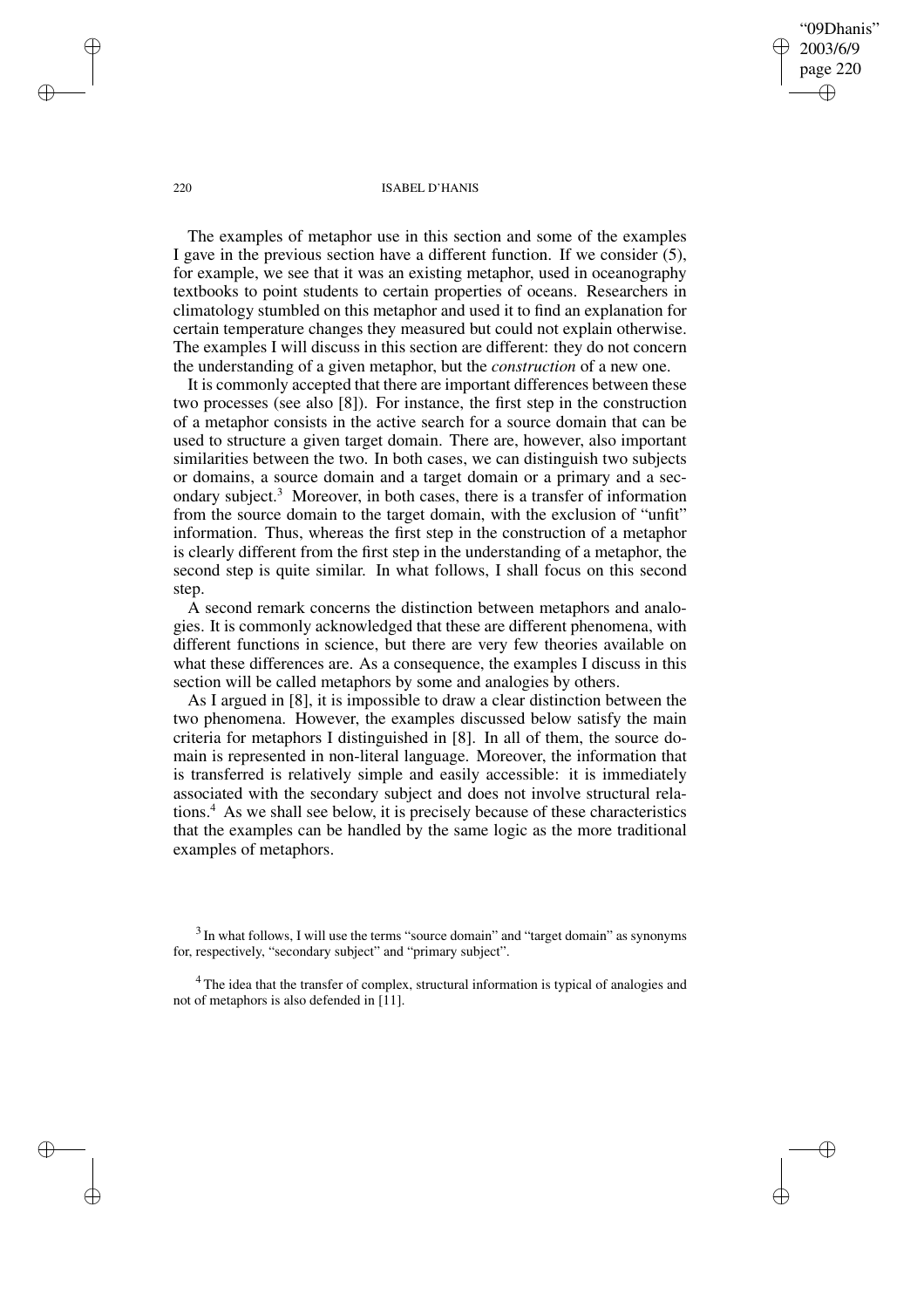"09Dhanis" 2003/6/9 page 221 ✐ ✐

✐

✐

THE USE OF METAPHORS IN SCIENTIFIC DEVELOPMENT: A LOGICAL APPROACH221

## 3.1. *Cross-linked Metaphors*

✐

✐

✐

✐

An example of cross-linked metaphors that was on the news in November 2001, at the time of the bombardments on Afghanistan, is

(6) Tony Blair is the *Winston Churchill* of the 21st century.

## (7) *Winston Churchill* was a giant.

In the first metaphor, "Winston Churchill" is the secondary subject, and something is said about Tony Blair. In the second metaphor, "Winston Churchill" is the primary subject, and something is said about Winston Churchill. As both metaphors have a common part, there is a double transfer. The second metaphor causes people to transfer information about giants also to "Tony Blair". Therefore, the effect of the first metaphor is strengthened.

This type of multiple metaphors is not common in scientific language use. Moreover, in most examples, it is combined with other types of clustering. In the history of optics, however, an example of cross-linked metaphors can be found. Geoffrey Cantor describes in [1, 129-131] that a group of eighteenthcentury scientists considered light to be a fluid flowing from the sun towards the stars. That flux of light illuminates the earth and other celestial bodies. At the heart of this theory is the metaphor

(8) Light is a fluid.

According to Cantor, this metaphor connected optical discourse not only with hydrokinetics, but also with theology. It thus allowed people to talk about the behaviour of light in simpler, every-day terms and linked the debate to a theological discourse. The following metaphors, originating from the Bible, connect the ideas of light, fluid and God and played an important part in the development of (8):

- (9) God is the fountain of living waters.
- (10) God is the sun.
- (11) The sun is a fountain of light.

The idea that God is an ultimate *source* and that God emits light led to (9) and (10). These metaphors led in turn to the idea that also the sun can be considered as a source or fountain, and hence, that light can be seen as *flowing* from the sun. The combination of (9) to (11), which displays a mix of cross-linked primary and secondary subjects, thus helped to arrive at (8).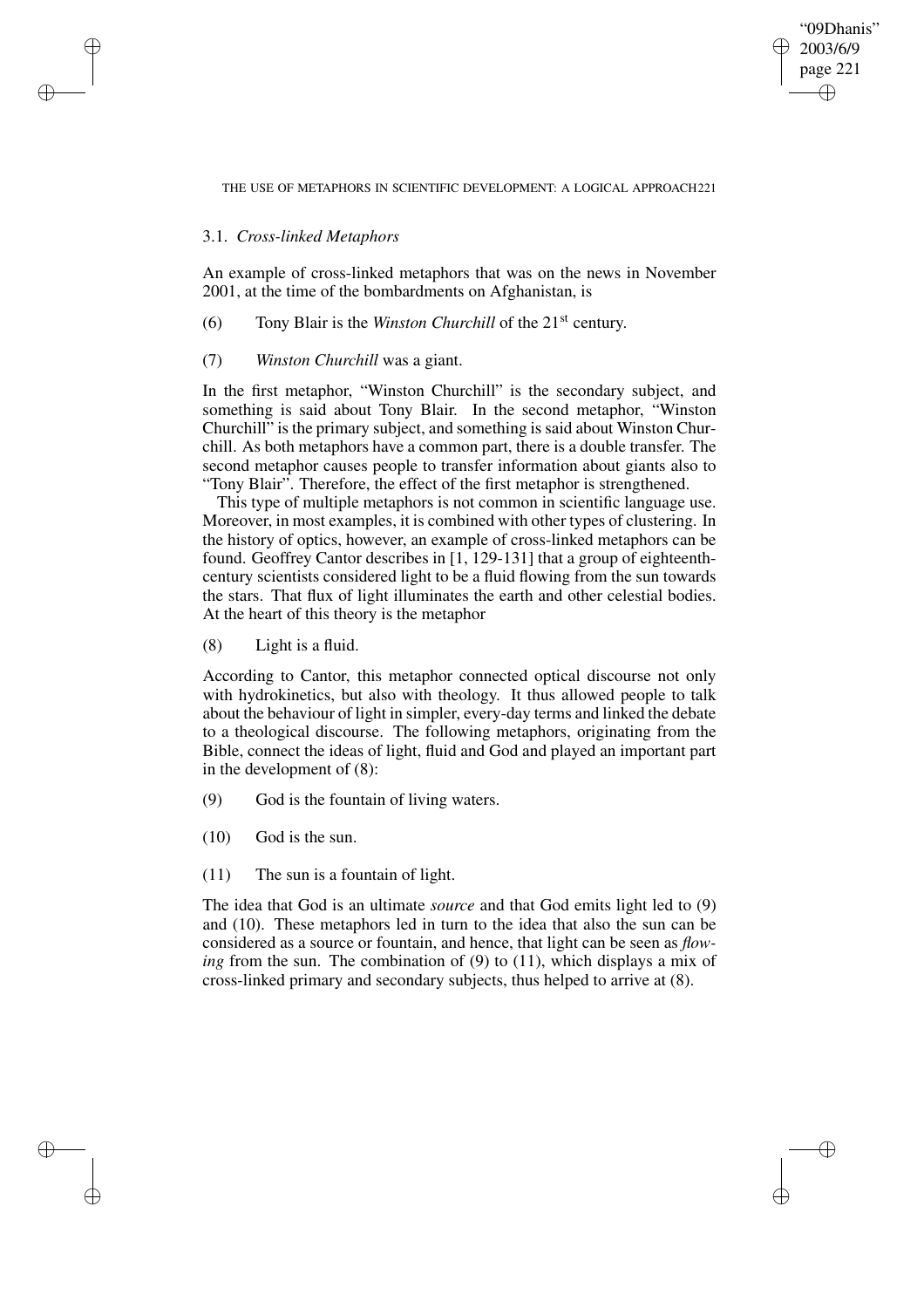## "09Dhanis" 2003/6/9 page 222 ✐ ✐

✐

✐

### 222 ISABEL D'HANIS

## 3.2. *Metaphors with a Common Secondary Subject*

An example of metaphors with a common secondary subject can be found in [15, 263-265]. Gerald Holton describes in this paper how the nineteenthcentury scientist Thomas Young used the metaphors

(12) Sound is a wave.

(13) Light is a wave.

to explain experimental results. Young had previously formulated the law of superposition that allows one to understand the action of organ pipes in terms of the interference between sound waves, travelling in opposite directions in the pipe. He linked this idea to Newton's description of experiments on thin plates and Newton's rings in the "Optics". The two phenomena could be explained in the same way: the wave properties of sound explain the law of superposition and the wave properties of light the outcome of Newton's experiments described in the "Optics".

Young thus used the concept of waves to explain two different phenomena — sound and light. His ideas became commonly accepted and people started to see both phenomena in terms of waves. As a result, the concept of a "luminiferous aether" found acceptance. Since sound needs a medium to get from one point to another, the idea grew that also light needs a medium. The medium of light waves was considered to be the "aether". Later on, the concept of an "aether" became known as a general medium, also for, for example, electro-magnetic phenomena (see [14]).

Other phenomena too were explained in terms of waves. Macedonio Melloni, for instance, drew an analogy between light and radiant heat (based on his experiments with infrared light), and André Ampère developed a comprehensive theory on the basis of the same analogy (see [13, 34]). Augustin Fresnel stated that light, heat, and electricity could be seen as modifications of a universal aether.

The wave-metaphor also played an important part in the development of thermodynamics. Thomas Kuhn distinguishes in [16, 73] three important developments in the origin of the idea of the conversation of energy: the availability of empirical data about conversion processes, the experiences with engines, and the philosophy of nature, namely the idea that there is an underlying, imperishable force in nature. The wave-metaphor can be added as a fourth element. It caused scientists to focus on common, wave-like properties of, for example, light, heat, and electro-magnetism. Moreover, the idea that they could be seen as manipulations of a common medium, aether, was an important element in developing the idea that they can be converted into each other.

✐

✐

✐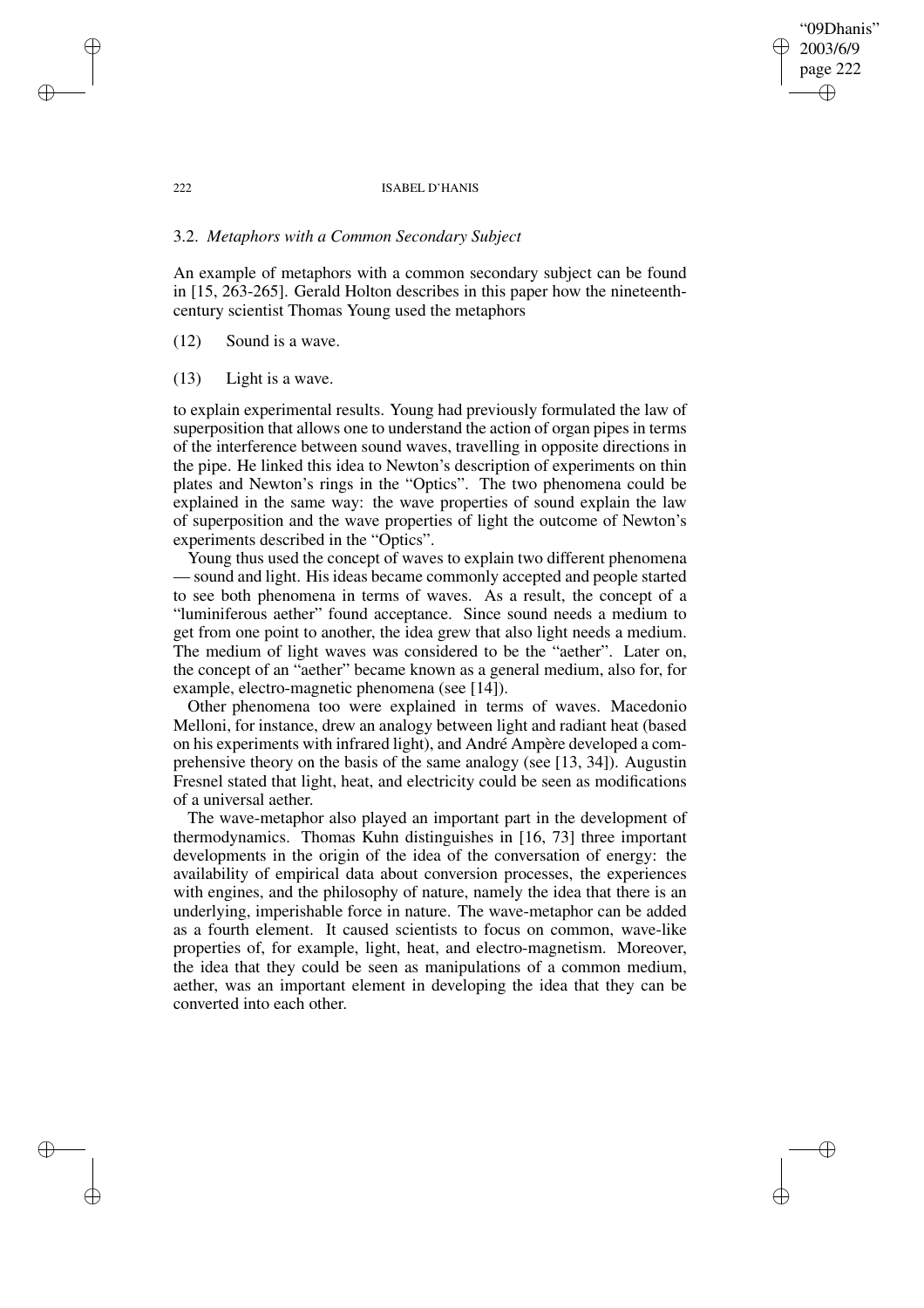"09Dhanis" 2003/6/9 page 223 ✐ ✐

✐

✐

### THE USE OF METAPHORS IN SCIENTIFIC DEVELOPMENT: A LOGICAL APPROACH223

The wave-metaphor thus fulfilled a very important function. It was used to change and structure different concepts, like sound, light, electricity, and magnetism. As a result, people started to focus on the commonalities between these domains, and this led to significant scientific developments.

## 3.3. *Metaphors with a Common Primary Subject*

The last type of clustering consists of metaphors with a common *primary subject*. This is the most obvious way to create new ideas. In this case, a fairly undeveloped target domain is structured by different source domains. The interplay between the latter enables one to overcome the difficulties the former may otherwise cause. A nice example of this can be found in the work of Charles Lyell (as described, for instance, in [23]).

Lyell wanted to develop a new methodology for geology. At that moment, there were two important approaches to geology, a French one, which used a pure theoretical way of explaining phenomena, and a British one, which concentrated merely on gathering empirical data. Whereas the first approach lacked empirical data to back up its claims, the second consisted of mere data collecting and could not give any explanation for the data. Lyell rejected both approaches. In order to build a new methodology for geology, he used the following metaphors:

(14) Geology is history.

✐

✐

✐

✐

- (15) Geology is linguistics.
- (16) Geology is demography.
- (17) Geology is political economy.

Lyell used ideas and methods of these four sciences to give the concept of geology a new interpretation. As he started with very little and very general information about his primary subject, the latter did not provide an adequate framework to prevent the transfer of senseless information. However, the combination of the different source domains allowed him to exclude the transfer of certain pieces of information.

When we take a closer look at the use of the metaphors, as described in [23], we see that not all information about the source domains was equally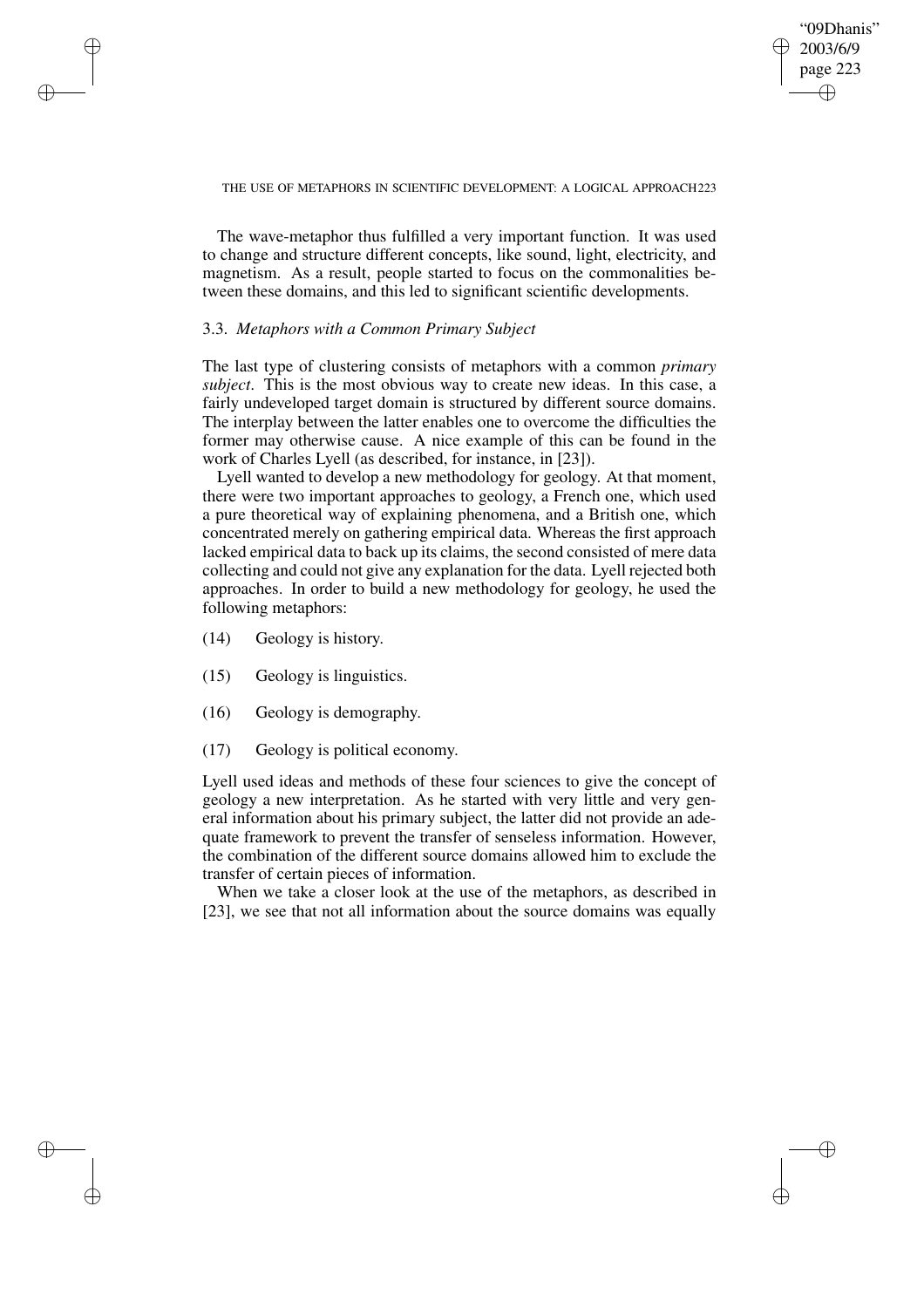### 224 ISABEL D'HANIS

"09Dhanis" 2003/6/9 page 224

✐

✐

✐

✐

important. Only certain elements were considered as *central*<sup>5</sup> pieces of information:

| Historiography | Stress on causality and critical scrutiny of fragmentary<br>evidence                            |
|----------------|-------------------------------------------------------------------------------------------------|
| Linguistics    | Importance of interpretation and the learning process of<br>a language                          |
| Demography     | Gradual overall change could be the summation of small<br>changes in innumerable discrete units |

Political Economy Innumerable local events can add up to a total system

It seems that Lyell considered these elements so crucial that he wanted to transfer them at any cost. I will say that these pieces of information had a *higher priority*. Those pieces that had a lower priority and that were in contradiction with them were excluded from transfer.

In this type of metaphorical clustering, the higher prioritized information forms a framework in which the lower prioritized information has to fit. In the above example, certain pieces of information about *each* secondary subject are prioritized. In the rest of this section, I will analyse some examples where priorities are assigned in a different way.

In [12] and [24], Michael Ruse and Howard Gruber discussed the process that led Darwin to the formulation of the evolution theory. They were both interested in the metaphors Darwin used to develop the concept of natural selection. Gruber distinguishes six equally important metaphors:

(18) Natural selection is contrivance.

- (19) Natural selection is a tangled bank.
- (20) Natural selection is an irregular branching tree.
- (21) Natural selection is war.
- (22) Natural selection is wedging.
- (23) Natural selection is artificial selection.

<sup>5</sup> The word "central" must not be interpreted in an essentialistic way. The term is used to indicate certain pieces of information that are crucial in *that* context. What the central information is can change from one context to another.

✐

✐

✐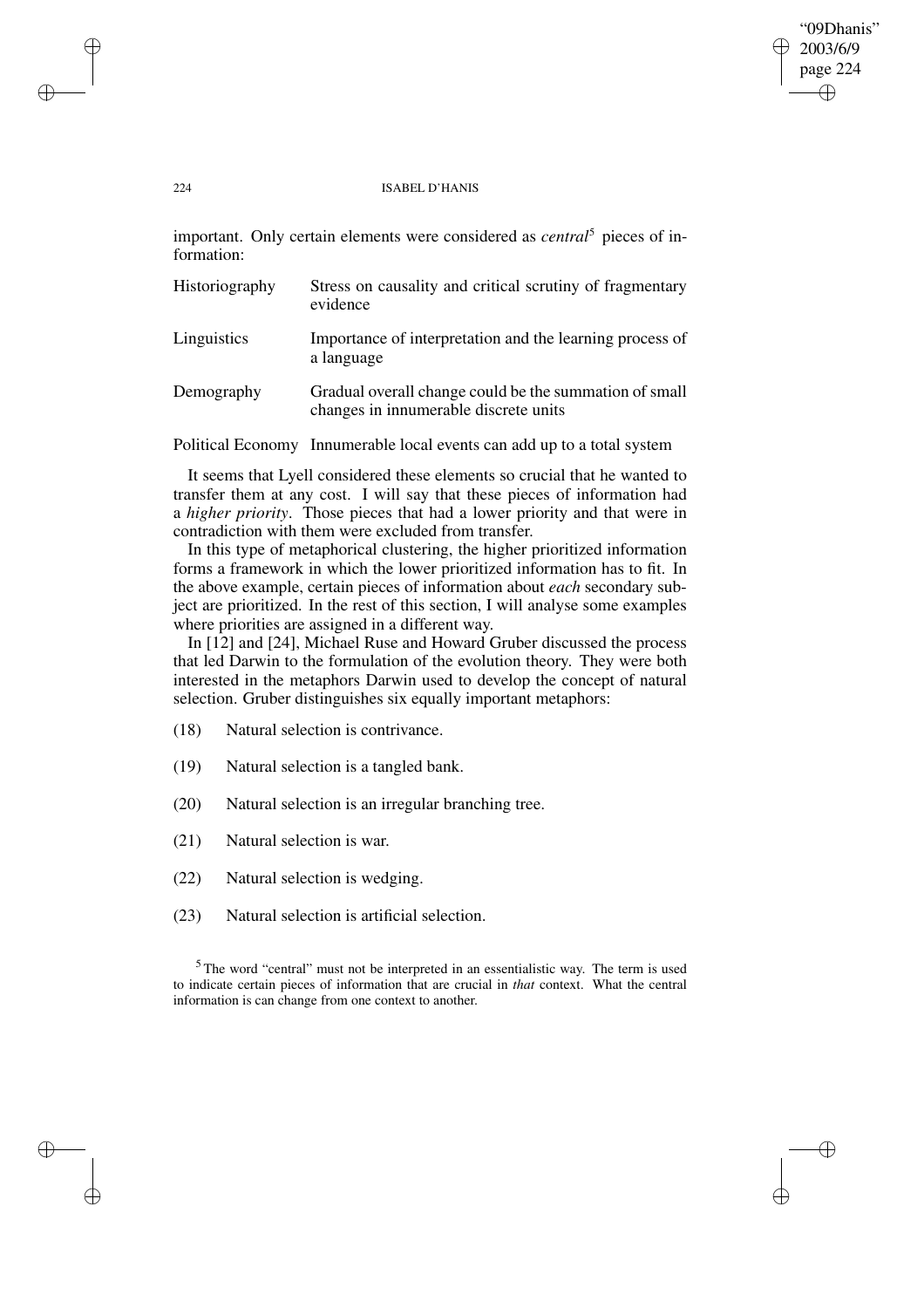"09Dhanis" 2003/6/9 page 225 ✐ ✐

✐

✐

THE USE OF METAPHORS IN SCIENTIFIC DEVELOPMENT: A LOGICAL APPROACH225

Michael Ruse, however, stated that only the last metaphor was of crucial importance for the development of "natural selection". A combination of these two opinions and the idea from the former example shows a way out of this discussion. We can say that all six metaphors played a part in the creation of "natural selection", but that the information coming from (23) has a higher priority than the information coming from the other metaphors. In that case, the framework is formed by the information about the source domain "artificial selection", and the information about the other source domains has to fit into this structure.

This example shows us a second way of assigning priorities. In this case, all the information about one specific source domain has the highest priority, instead of specific pieces of information about all the source domains. I will use the term "prioritized source domain" in the former case and "prioritized elements within the source domains" in the latter.

A third and more complex type of priority assignment can be found in [10]. Douwe Draaisma presents in this book a study of the different metaphors that were used for the human brain throughout the history of science. He comes up with a long list of metaphors, of which the following seem to be the most important ones:

(24) The human brain is a labyrinth.

✐

✐

✐

✐

- (25) The human brain is a Bologna stone.
- (26) The human brain is a clock.
- (27) The human brain is a camera.
- (28) The human brain is a computer.

This example differs from the previous ones in the sense that (24)–(28) were not used by one single scientist in one era to construct a new concept. Instead, the example offers a range of the different metaphors used through history to form our present concept of the brain.

I will call this type of priority assignment *temporal priority*, since it is determined by the temporal sequence in which the metaphors are used. Each time a new metaphor is used, it is prior to the previous ones. Hence, information about the "old" source domains is transferred only in as far as it is not in contradiction with the information about the new source domain.

These three types of priority seem to cover most of the examples of metaphorical clustering with common primary subjects. The first two types can give us crucial insights in how scientific concepts are constructed. The third type can give us insight in the dynamics between different metaphors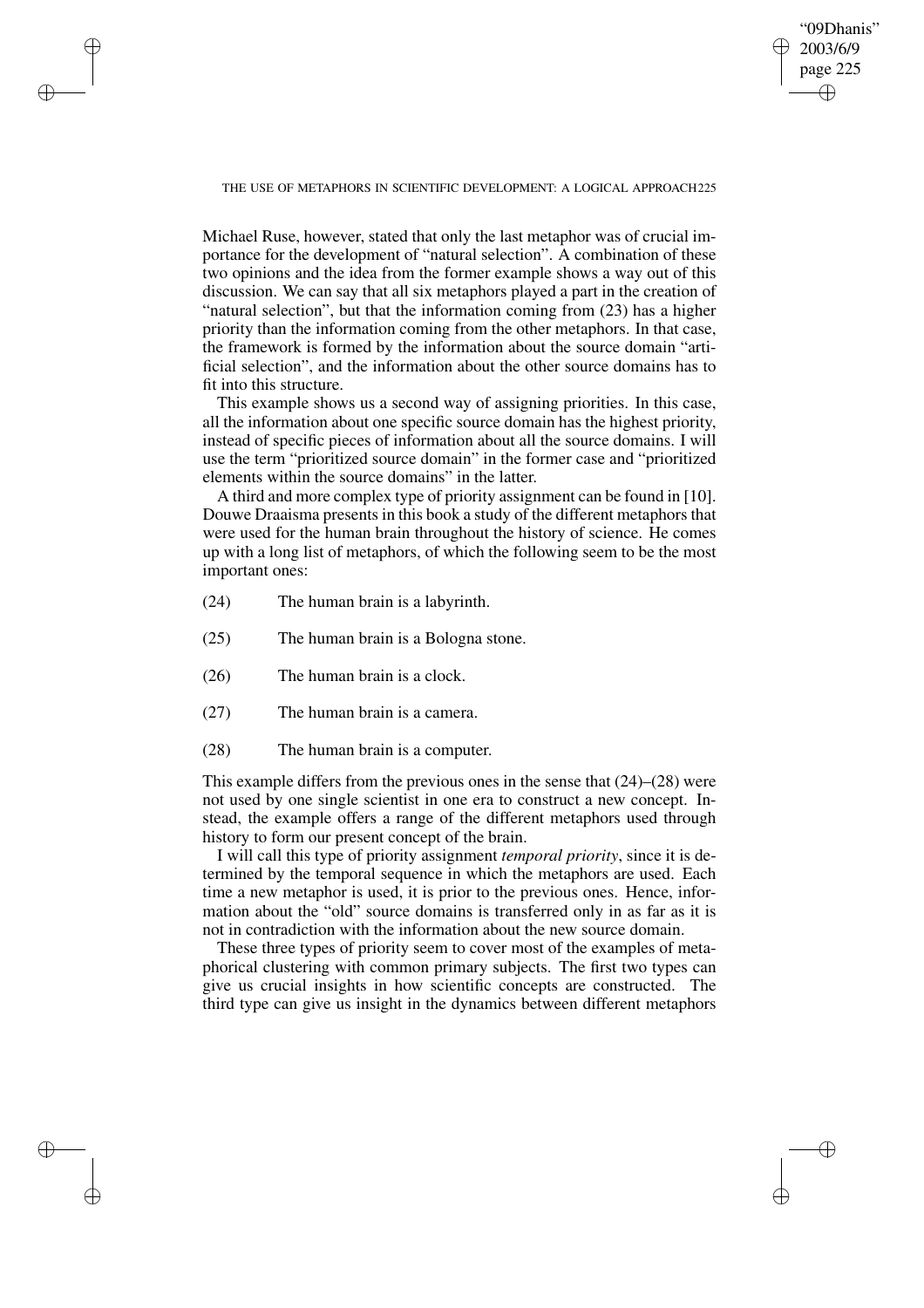"09Dhanis" 2003/6/9 page 226 ✐ ✐

✐

✐

### 226 ISABEL D'HANIS

throughout the history of science and offers us a tool for studying conceptual dynamics and conceptual change.

## 4. *An Adaptive Logic for Multiple Metaphors*

In this section, I will sketch the outlines of the logic ALMM that can capture the way in which multiple source domains are used to structure one common target domain. The system I will present is an *adaptive logic*.

As I pointed out in [9], adaptive logics are very well suited to grasp metaphorical reasoning. The reason is that metaphors are *dynamical* reasoning tools. When analysing one or more metaphors, the addition of new information about the subjects may lead to the withdrawal of previously derived conclusions. The same may also happen if a new metaphor is added. This type of dynamics — also called non-monotonicity — is *external*: it is related to the addition of *new* premises. The dynamics may also be *internal*. This is the case when the mere analysis of the available premises leads to the rejection of formerly accepted conclusions. Adaptive logics can grasp these two types of dynamics.

The system I will present in this section is designed to grasp the reasoning involved in the use of multiple metaphors. More specifically, it is adequate for the case in which the different metaphors share their primary subject. As we have seen in the previous section, this type of metaphorical clustering involves reasoning from premises that are more or less prioritized. The importance of the system is that it provides a better insight in the *analysis* of metaphors (the second stage in which information is transferred from one or more source domains to the target domain).

## 4.1. *The General Idea*

If we want to develop a logic that grasps the way we reason with multiple metaphors, there are three important problems we have to tackle. A first one is representing non-literal expressions, since these cannot be represented in the standard language of classical logic (henceforth CL). A second problem is expressing the idea of higher and lower prioritized information. Finally, we also have to find a way to grasp the idea of a transfer of information after excluding the irrelevant pieces of information.

The first problem can be solved by constructing a formal language  $\mathcal{L}^*$  that includes for each so-called literal predicate  $\pi$ , a metaphorical predicate  $\pi^*$ . I will formalize the secondary subject by means of a metaphorical predicate and the primary one by means of an ordinary, literal predicate. (1), for example, can be formalized as  $(\forall x)(Mx \supset W^*x)$  — where M stands for "man" and  $W^*$  stands for "metaphorical wolf".

✐

✐

✐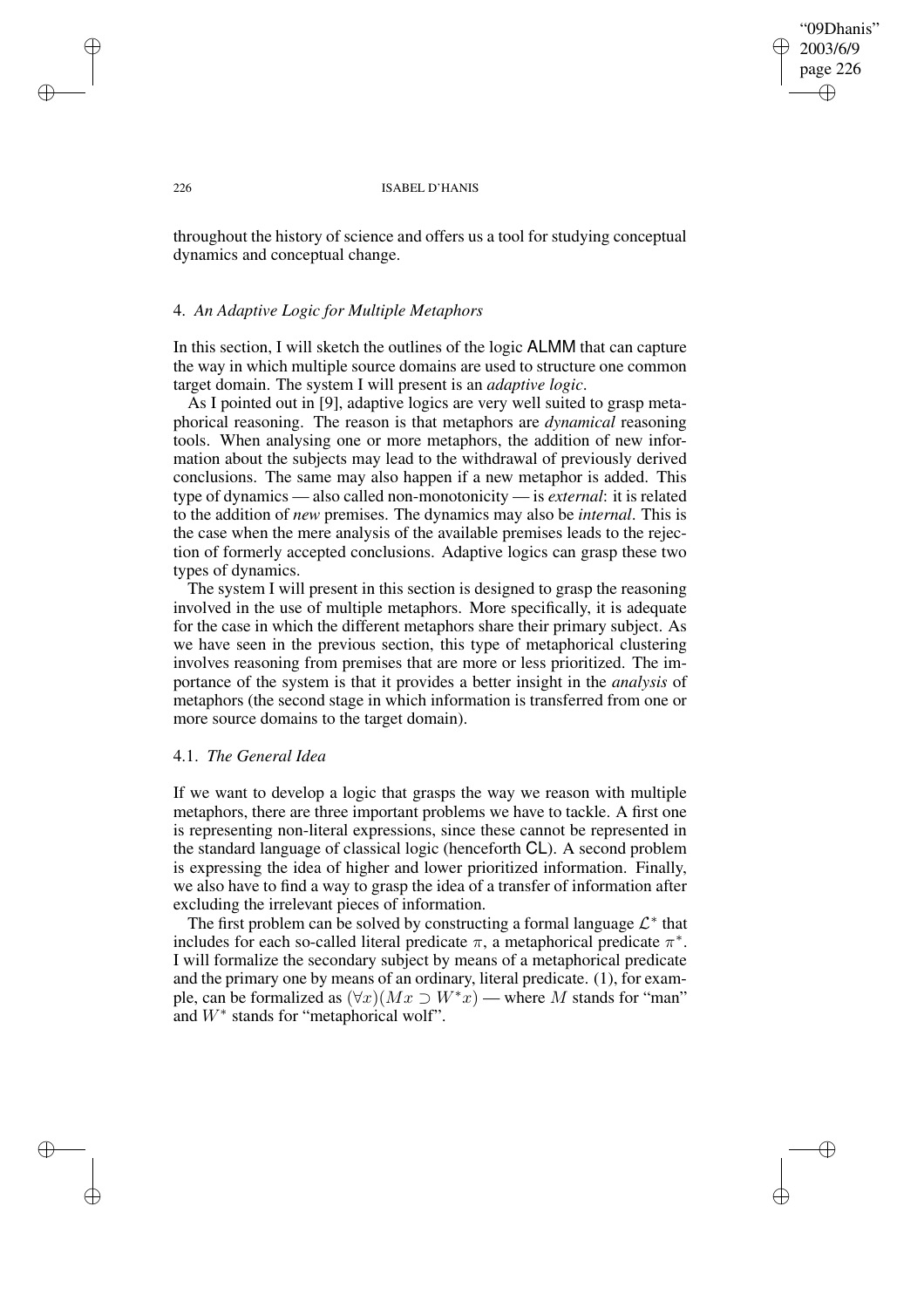✐

### THE USE OF METAPHORS IN SCIENTIFIC DEVELOPMENT: A LOGICAL APPROACH227

The second problem can be tackled by assigning a *priority-index* to each piece of information about each secondary subject. Technically this will be realized by allowing that to descriptive formulas<sup>6</sup> of the form  $(\forall x)(Qx \supset$  $C(x)$ ) an index "[Q, i]" is attached in which i is the degree to which the implied formula  $\ddot{C}(x)$  is central information about Q.  $C(x)$  may be of any complexity. I will follow the convention that the smaller  $i$  is, the more important  $C(x)$  is for Q. As only one predicate occurs in the "normal" form of the implicans of an indexed formula, the first element of the index of this formula is bound to be either that predicate or its negation.

If we combine these two elements, we can addressthe last problem. ALMM will allow us to *replace*  $\pi$  with  $\pi^*$  until and unless this substitution leads to unwanted conclusions. ALMM will do this by taking properties that are implied by a literal predicate to be *conditionally* implied by the corresponding metaphorical predicate. Thus, if we have among the premises  $(\forall x)(Px \supset$  $Q^*x$ ) and  $(\forall x)(Qx \supset Rx)_{[Q,2]}$ , we will drop the index<sup>7</sup> and replace Q in the latter (descriptive) premise for  $Q^*$  on the condition that  $(\forall x)(Qx \supset$  $Rx)_{[Q,2]}\wedge \sim (\forall x)(Q^* \supset Rx)$  may be taken to be false — see below for more detailed information. Intuitively, we may replace the literal predicate with the corresponding metaphorical predicate in this example, as long as there is neither information about the primary subject nor higher prioritized information about the secondary subject that is in contradiction with the conclusions we can derive from this substitution. In the next section, I will demonstrate how this exactly proceeds in a formal way.

## 4.2. *The Proof Theory*

✐

✐

✐

✐

The aim of the adaptive logic ALMM is a restricted one. It is developed for grasping the way we reason with metaphors with a *common primary subject*. Expressed more precisely, the logic will be able to handle one or more metaphors of the form  $\forall (A \supset B)$  in which (i)  $\forall$  abbreviates the universal closure of the subsequent formula, (ii) no constants occur in either  $A$  or  $B$ , (iii)  $A$ , the primary subject, contains a single predicate, and (iv)  $B$ , the secondary subject, contains a single predicate that is used metaphorically formally a starred predicate.

From a formal point of view, a premise set will contain (i) one or more metaphors of the form  $\forall (A \supset B)$ , (ii) non-metaphorical statements with an

 $<sup>6</sup>$  By a descriptive formula, I mean a formula in which no predicate is used metaphorically,</sup> in other words, where no predicate carries an asterisk.

 $<sup>7</sup>$  This convention is only followed for reasons of simplicity.</sup>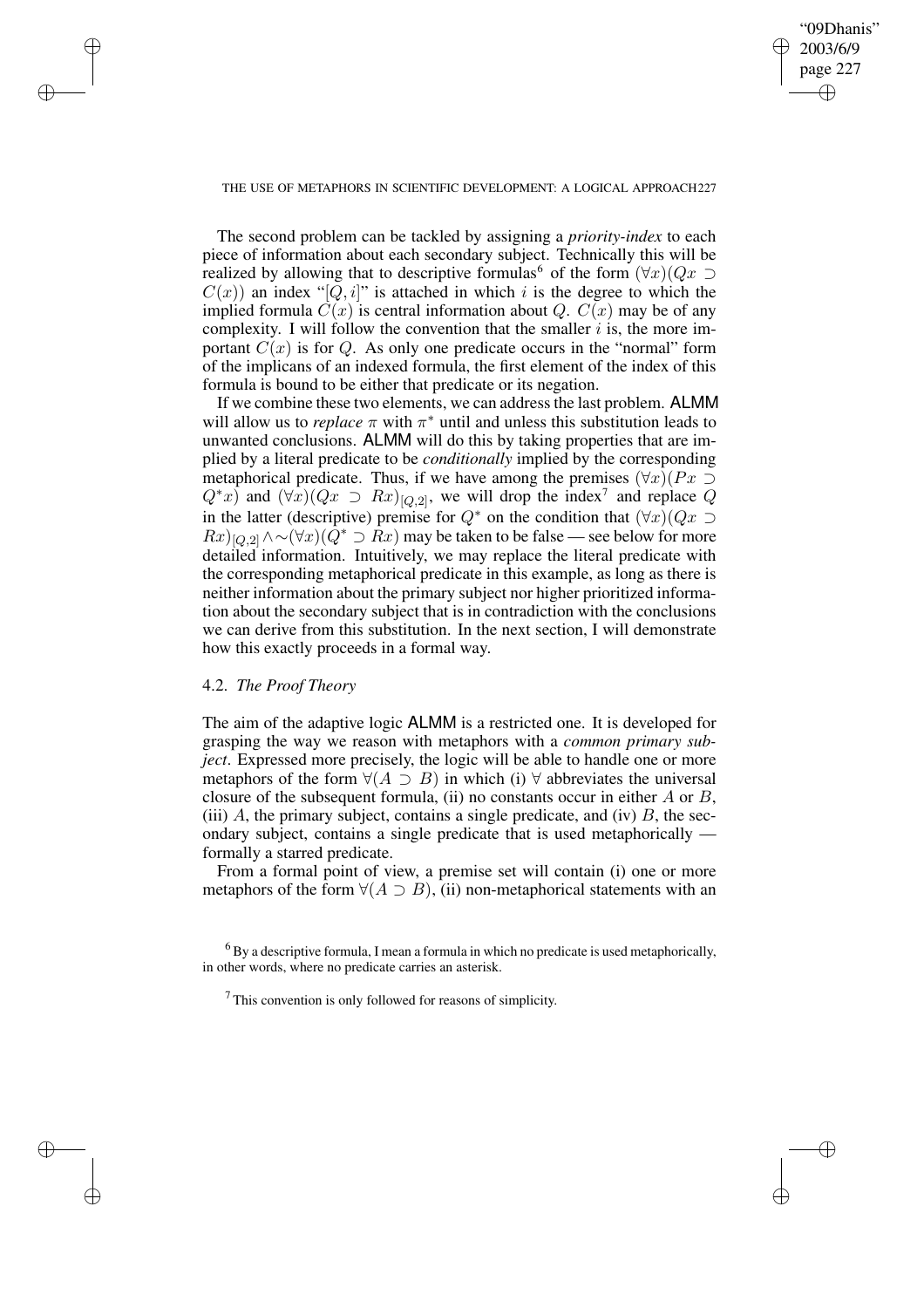✐

### 228 ISABEL D'HANIS

index attached to them, and (iii) non-metaphorical statements that have no index attached to them.

All existing adaptive logics consist of three elements.<sup>8</sup> The first is a *lower limit logic* (henceforth **LLL**) that is always monotonic. The **LLL** delineates the inference rules that hold without exception. The second is a set of *abnormalities* Ω, which is a set of formulas characterised by a logical form. These formulas are presupposed to be false, unless and until proven otherwise. It is important to note that often a set of premises entails a *disjunction* of abnormalities, without entailing any of its disjuncts. These disjunctions of abnormalities will be called *Dab-formulas* and will be written as  $Dab(\Delta)$ , in which ∆ is a finite set of formulas. The *Dab*-formulas that are derivable by the LLL from a premise set Γ will be called the *Dab-consequences* of Γ. If  $Dab(\Delta)$  is a *Dab*-consequence of Γ, then so is  $Dab(\Delta \cup \Theta)$  for any finite Θ. Therefore it is important to concentrate on the *minimal Dab*consequences of a premise set.  $Dab(\Delta)$  is a minimal Dab-consequence of Γ iff Γ  $\vdash$ <sub>LLL</sub> *Dab*( $\Delta$ ) and there is no  $\Theta \supset \Delta$  such that Γ  $\vdash$ <sub>LLL</sub> *Dab*( $\Theta$ ). If  $Dab(\Delta)$  is a minimal *Dab*-consequence of Γ, we know that some members of  $\Delta$  behave abnormally, but  $\Gamma$  cannot determine which member of  $\Delta$ behaves abnormally. One of the central ideas behind an adaptive logic is that it interprets the premises as normally as possible. The *adaptive strategy* decides what the expression "as normally as possible" means. If the LLL is extended with the requirement that no abnormality is logically possible, one obtains a monotonic logic that is called the *upper limit logic* (henceforth ULL). As the ULL presupposes that no abnormality is logically possible, it defines the "'normal" situation.

Intuitively, the LLL of ALMM presupposes that no information can be transferred to the primary subject. In formal terms this means that  $\pi$  can never be replaced with  $\pi^*$ . The LLL is  $CL^I$  and its language is  $\mathcal{L}^{I*}$ . The latter is obtained in two steps. First, where  $\mathcal L$  is the standard predicative language, and  $\mathcal{P}^r$  is a set of predicates of rank r,  $\mathcal{L}^*$  is obtained by extending  $\overline{P}^r$  to  $\mathcal{P}^{r*}$  according to the stipulation that  $\pi^* \in \mathcal{P}^{r*}$  iff  $\pi \in \mathcal{P}^r$ . Next,  $\mathcal{L}^*$  is extended to  $\mathcal{L}^{I*}$ . If A is a closed formula of  $\mathcal{L}, B$  is either a predicate or the negation of a predicate, and  $i \in \{1, 2, ...\}$ , then  $A_{[B,i]}$  is a closed formula of  $\mathcal{L}^{I*}$ . A subscript as, for example,  $[B, i]$  will be called an index and "I" will denote a variable over indexes. Where A and B are wffs of  $\mathcal{L}^{I*}$  and  $\Gamma$  is a set of wffs of  $\mathcal{L}^{I*}$ ,  $\mathsf{CL}^{I}$  is defined by the following three rules:

R1 If  $\Gamma \vdash_{\mathsf{CL}} A$  then  $\Gamma \vdash_{\mathsf{CL}^I} A$ 

<sup>8</sup> As will be shown later in this section, the situation for ALMM is a bit more complex than this, since it is a prioritized system.

✐

✐

✐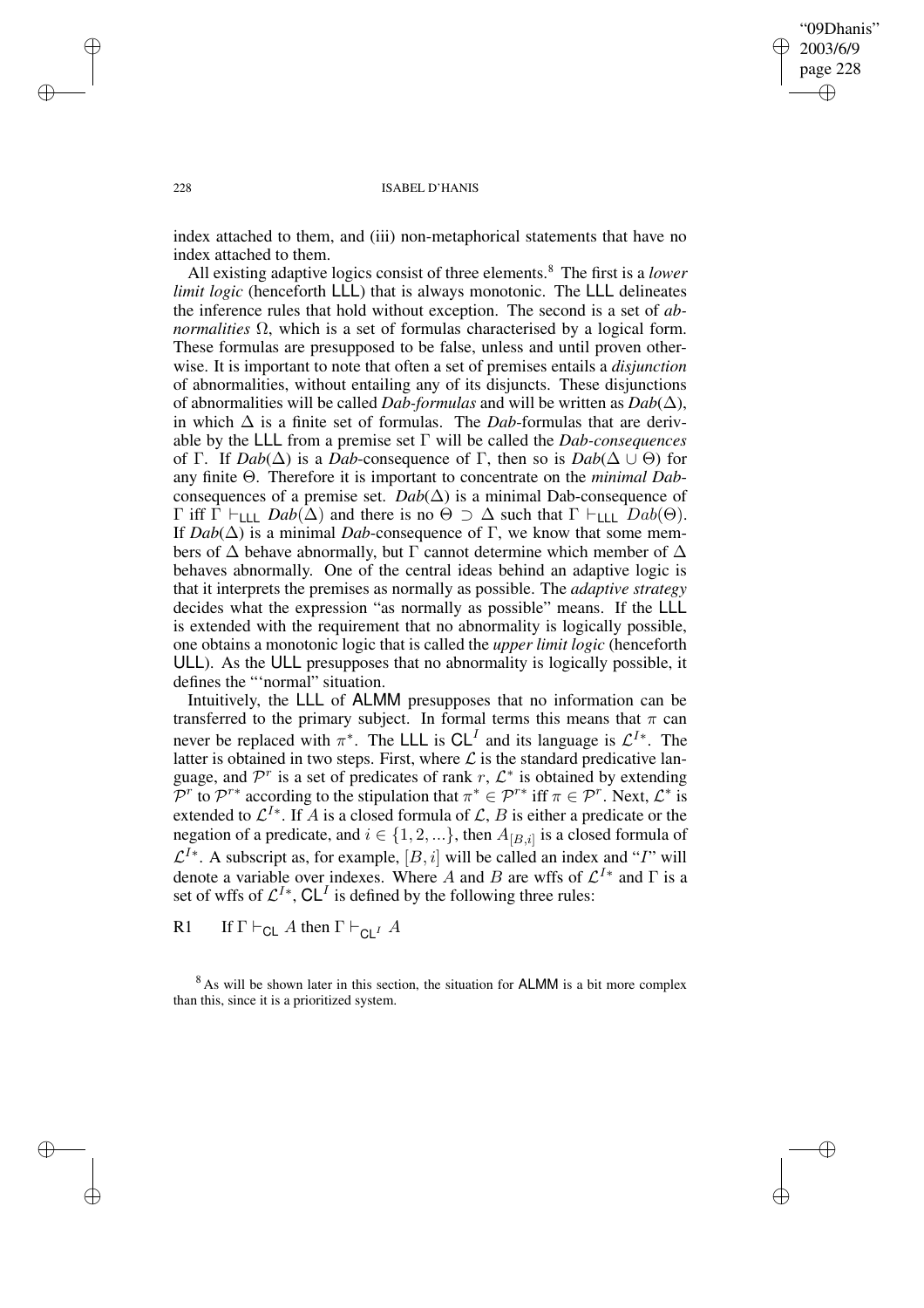"09Dhanis" 2003/6/9 page 229 ✐ ✐

✐

✐

THE USE OF METAPHORS IN SCIENTIFIC DEVELOPMENT: A LOGICAL APPROACH229

R2 If  $A \vdash_{\text{CL}} B$  then  $A_I \vdash_{\text{CL}} B_I$ 

R3  $A_I \vdash_{\text{Cl}^I} A$ 

✐

✐

✐

✐

It is important to note that in R2 and R3, A and B are wffs of  $\mathcal L$  because  $A_I$ and  $B_I$  are wffs of  $\mathcal{L}^{I*}$ .

Let  $A^*$  be the result of attaching an asterisk to the predicate that occurs in A (there will always be one such predicate only), and let  $\overline{A}$  be the functional expression obtained by removing the free variables from A. Now we can define the set of abnormalities  $\Omega$ . It is the set of all formulas of the form  $\forall (A \supset B)_{\vert \overline{A}, i \vert} \land \sim \forall (A^* \supset B)$  in which A is an open formula containing at most one predicate and containing no individual constants.

The strategy used for **ALMM** is the *reliability strategy*.<sup>9</sup> Let  $U(\Gamma) = \{A \mid$  $A \in \Delta$  for some minimal *Dab*-consequence  $Dab(\Delta)$  of  $\Gamma$ } (the set of formulas that are unreliable with respect to  $\Gamma$ ). The reliability strategy considers a formula as behaving abnormally iff it is a member of  $U(\Gamma)$ . What this amounts to in the case of ALMM will become clear later in this section.

The ULL of ALMM is obtained by extending  $CL<sup>T</sup>$  with the axiom  $\forall (A \supset$  $B)_{\overline{[A},i]} \supset \forall (A^* \supset B)$ . The ULL presupposes that all information can be transferred to the primary subject. Formally, the ULL allows us to replace every  $\pi$  with  $\pi^*$ .

The proof format of adaptive logics is a modified version of the Fitch style format. A line in a proof consists of five element: (i) a line number, (ii) a formula  $A$  that is derived, (iii) the line numbers of the formulas on which A is derived or a dash in case of a premise, (iv) the rule by which  $A$  is derived, (v) a condition. The condition determines which formulas have to behave normally in order for A to be derivable. A wff is said to be derived unconditionally iff it is derived on a line with an empty fifth element. At every stage of a proof, each line is either marked or unmarked. If the line is unmarked at that stage, its formula (second element) is considered as derived at that stage. If it is marked, its formula is considered as not derived at that stage. The generic proof format of adaptive logics consists of three rules — a premise rule, an unconditional rule, and a conditional rule — and a marking definition. The conditional rule is the only rule that introduces nonempty conditions. The unconditional rule is determined by the LLL, and the conditional rule is determined by the ULL. Finally, the marking definition defines which lines are marked at a stage of the proof.

<sup>9</sup> Minimal abnormality can deliver us some more consequences than reliability, but minimal abnormality is more complicated on a proof theoretical level. Since the proof theoretical level is the most important and interesting one for this system, the advantages of using minimal abnormality make no odds against the complications it would cause.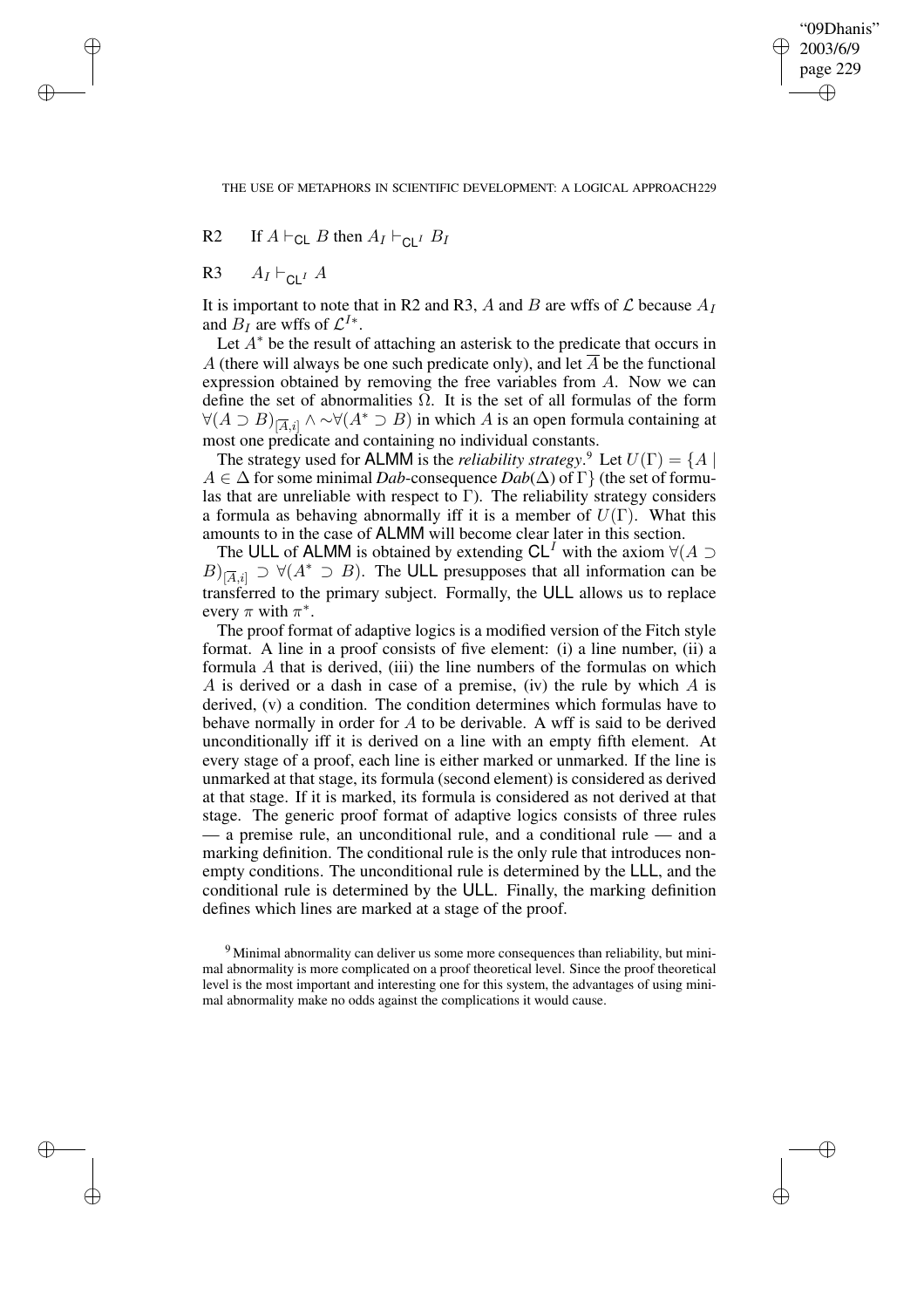# 230 ISABEL D'HANIS

"09Dhanis" 2003/6/9 page 230

✐

✐

✐

✐

- PREM At any stage of a proof one may add a line consisting of (i) an appropriate line number, (ii) a premise, (iii) a dash, (iv) "PREM", and  $(v)$  " $\emptyset$ ".
- RU If  $A_1, \ldots, A_n \vdash_{\mathsf{CL}^I} B$ , and  $A_1, \ldots, A_n$  occur in the proof on lines  $j_1, \ldots, j_n$  on the conditions  $\Delta_1, \ldots, \Delta_n$  respectively, one may add a line with (i) an appropriate line number, (ii) B, (iii)  $j_1, \ldots, j_n$ , (iv) RU, and (v)  $\Delta_1 \cup ... \cup \Delta_n$ .
- RC If A contains one predicate only and  $\forall (A \supset B)_{[\overline{A},i]}$  occurs in the proof on a line j that has  $\Delta$  as its condition, one may add a line comprising the following elements: (i) an appropriate line number, (ii)  $\forall (A^* \supset B)$ , (iii) *j*, (iv) RC, and (v)  $\Delta \cup \{ \forall (A \supset B_{|\overline{A},i}| \wedge \overline{A})\}$  $~\sim \forall (A^* \supset B)$ .

At this point, I would like to make an important remark concerning RC. It is obvious that the formula  $(\forall x)(Rx \supset Sx)$  is equivalent to  $(\forall x)(\sim Sx \supset$  $~\sim Rx$ ). Moreover, by R2, a formula A with a certain index entails all CLconsequences of A with the same index. Thus,  $(\forall x)(Rx \supset Sx)_{[R,1]}$  is equivalent to  $(\forall x)(\sim Sx \supset \sim Rx)_{[R,1]}$  — even in the latter formula, the index indicates that  $(\forall x)(\sim Sx \supset \sim Rx)$  expresses the degree to which a certain property is central information about  $Rx$ . Nevertheless, the conditional rule RC only refers to such formulas as  $(\forall x)(Rx \supset Sx)_{[R,1]}$ . This keeps things simple, both formally and intuitively.

Where the above inference rules govern the way in which a proof at a stage may be extended, it depends on the marking definition which lines of a proof at a stage are marked at that stage. The marking definition of ALMM is similar to the one of prioritized adaptive logics — see [3] — except that the role of the iterated modalities is here played by the indices. This requires some explanation.

From now on, abnormalities of the form  $\forall (A \supset B)_{\vert \overline{A}, i \vert} \land \sim \forall (A^* \supset B)$ will be abbreviated as  $!\forall (A \supset B)_{\overline{[A,i]}}$ . It is easily seen that  $C \vee !\forall (A \supset B)$  $B)_{\overline{[A},i]}$  is derivable on an empty condition just in case C is derivable on the condition  $!\forall (A \supset B)_{[\overline{A},i]}.$ 

An abnormality of the form  $!\forall (A \supset B)_{[\overline{A},i]}$  will be called an abnormality of degree *i*. By a *Dab<sup>i</sup>*-formula I will mean a disjunction of abnormalities of degree i. A *Dab*<sup>i</sup> -formula A is a *minimal Dab*<sup>i</sup> -formula at a stage s iff all disjuncts of  $A$  are abnormalities of degree  $i$ , and the condition of the line on which  $\vec{A}$  is derived contains only abnormalities (if any) the degree of which is smaller than  $i$ . The underlying idea is that, if the line is not marked (see higher), then  $A$  is derivable from the premises if the premises are interpreted as normally as possible with respect to all indexed formulas of a degree lower than i. A *Dab*-formula of degree i at stage s will be said

✐

✐

✐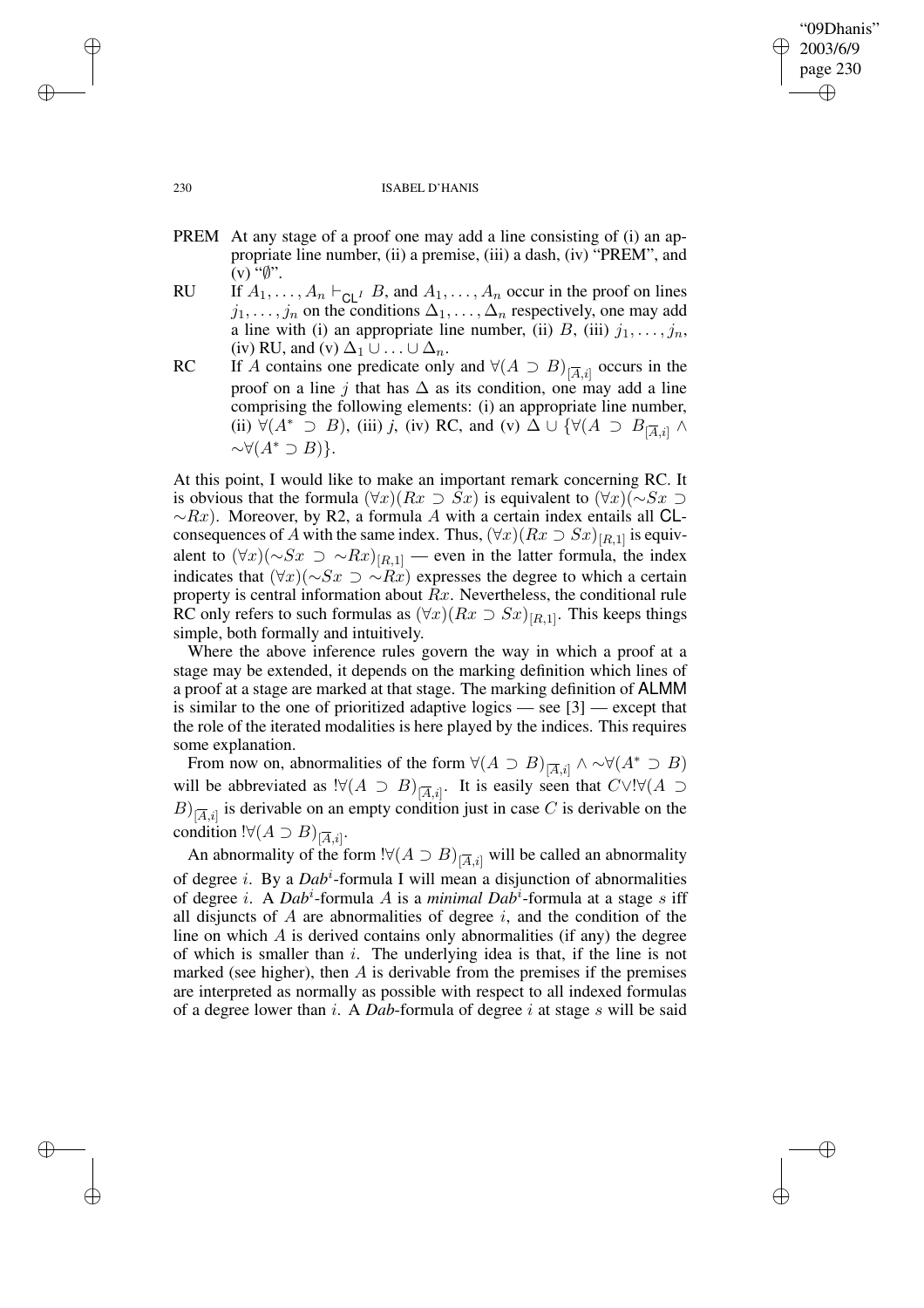"09Dhanis" 2003/6/9 page 231 ✐ ✐

✐

✐

### THE USE OF METAPHORS IN SCIENTIFIC DEVELOPMENT: A LOGICAL APPROACH231

✐

✐

✐

✐

to be *minimal* at stage s if the result of dropping one or more disjuncts from A is not a *Dab*-formula of degree i at stage s.

Where  $\Gamma$  is the set of premises, the set of unreliable abnormalities of degree *i* at stage *s* of the proof,  $U_s^i(\Gamma)$ , is the set of the disjuncts of the minimal *Dab*-formulas of degree *i* at stage *s*.

The marking definition for reliability is applied stepwise. Where  $1, \ldots, n$ are the degrees that occur in the indices, the lines of the proofs are first 1 marked, next 2-marked, etc, up to *n*. Remark that  $U_s^i(\Gamma)$  is well-defined as soon as the lines are  $i - 1$ -marked. For each  $i (1 \leq i \leq n)$ , *i*-marking is defined as follows:

*Definition* 1: Where  $\Delta$  *is the condition of line j, line j is i-marked at stage*  $s \text{ iff } \Delta \cap U_s^i(\Gamma) \neq \emptyset.$ 

To complete the proof theory for ALMM, I give the definitions for final derivability:

*Definition 2*: A *is* finally derived *from* Γ *on line* j *of a proof at stage* s *if*  $(i)$  A *is* the second element of line *j*, *(ii)* line *j is* not *i*-marked for any *i* at *stage* s*, and (iii) any extension of the proof in which line* j *is* i*-marked for any* i *may be further extended in such a way that line* j *is unmarked.*

*Definition* 3:  $\Gamma \vdash_{\text{ALMM}} A$  *(A is finally ALMM-derivable from*  $\Gamma$ *) iff A is finally derived on a line of a proof from* Γ*.*

Since ALMM is a prioritized system, it can easily capture the three forms of priority I distinguished in the previous section. For instance, if we have the following metaphors

|   | $(\forall x)(Px \supset Q^*x)$ | $-$ : PREM |   |
|---|--------------------------------|------------|---|
| 2 | $(\forall x)(Px \supset R^*x)$ | $-$ : PREM | Ø |

we can grasp the first type of priority assignment — with prioritized elements within each source domain — by assigning different levels of priority to the information we have about  $Q$  and similarly for  $R$ . In case of one prioritized source domain — as in the example used by Charles Darwin — we assign one level of priority to all the information we have about Q and a different level of priority to all the information we have about  $R$ . The third example, with temporal priorities, is a bit more complicated. In this case, we start from one metaphor, so all information about  $Q$  will have the same priority. Then we add a second metaphor, and as a result of that, the information about  $Q$ will get a lower level of priority. The same procedure is repeated when we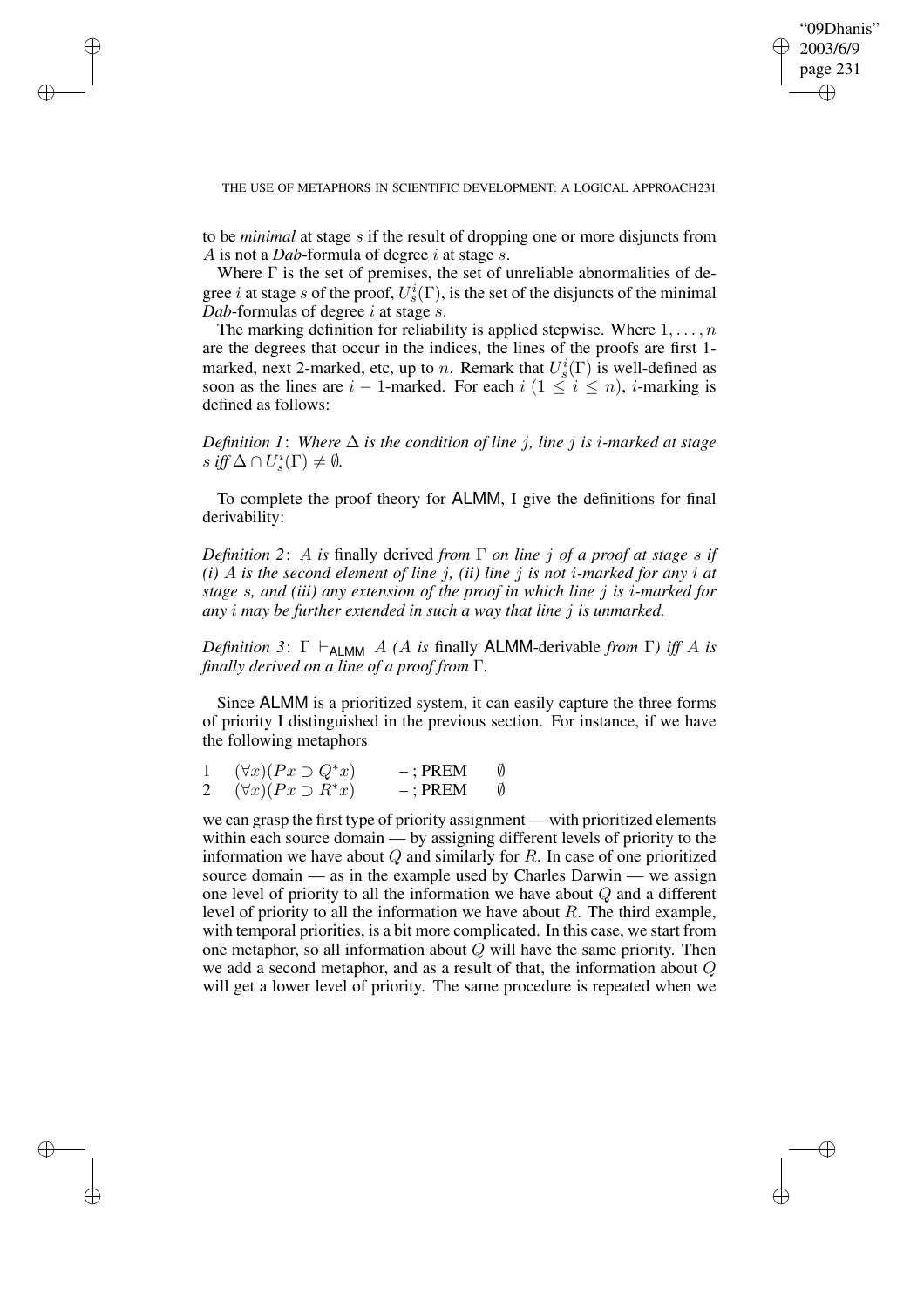✐

### 232 ISABEL D'HANIS

add a third metaphor. To show how the system works, I will work out a complete example of the first type.

| 1  | $(\forall x)(Px \supset Q^*x)$                  | $-$ ; PREM  | Ø                                               |
|----|-------------------------------------------------|-------------|-------------------------------------------------|
| 2  | $(\forall x)(Px \supset R^*x)$                  | $-$ ; PREM  | Ø                                               |
| 3  | $(\forall x)(Qx \supset Sx)_{[Q,1]}$            | $-$ ; PREM  | Ø                                               |
| 4  | $(\forall x)(Rx \supset \sim Sx)_{[R,2]}$       | $-$ ; PREM  | Ø                                               |
| 5  | $(\exists x)Px$                                 | $-$ ; PREM  | Ø                                               |
| 6  | $(\forall x)(Q^*x \supset Sx)$                  | 3; RC       | ${( (\forall x)(Qx \supset Sx)_{[Q,1]}}$        |
| 7  | $(\forall x)(R^*x \supset \sim Sx)$             | 4; RC       | $\{!(\forall x)(Rx \supset \sim Sx)_{[R,2]}\}\$ |
| 8  | $(\forall x)(Px \supset Sx)$                    | 1,6; RU     | ${( (\forall x)(Qx \supset Sx)_{[Q,1]}}$        |
| 9  | $(\forall x)(Px \supset \sim Sx)$               | 2,7; RU     | $\{!(\forall x)(Rx \supset \sim Sx)_{[R,2]}\}\$ |
| 10 | $(\forall x)(Px \supset (Q^*x \wedge \sim Sx))$ | 1,9; RU     | $\{!(\forall x)(Rx \supset \sim Sx)_{[R,2]}\}\$ |
| 11 | $(\forall x)(Px \supset (R^*x \wedge Sx))$      | 2,8; RU     | ${( (\forall x)(Qx \supset Sx) _{Q,1}]}$        |
| 12 | $(\exists x)(Q^*x \wedge \sim Sx)$              | $5,10$ ; RU | $\{!(\forall x)(Rx \supset \sim Sx)_{[R,2]}\}\$ |
| 13 | $(\exists x)(Rx \wedge Sx)$                     | 5,11; RU    | $\{!(\forall x)(Qx \supset Sx)_{[Q,1]}\}\$      |
| 14 | $!(\forall x)(Qx\supset Sx)_{[Q,1]}$            | 3,12; RU    | $\{!(\forall x)(Rx \supset \sim Sx)_{[R,2]}\}\$ |
|    | 15 $!(\forall x)(Rx \supset \sim Sx)_{[R,2]}$   | 4,13; RU    | ${( (\forall x)(Qx \supset Sx)_{[Q,1]}}$        |

On the first five lines we find the premises. The first two premises are metaphors. The premises on lines 3 and 4 contain information about the literal versions of the metaphorical predicates on lines 1 and 2. They carry both an index, the one on line 3 indicates that S has degree 1 of importance for Q, the one on line 4 that ∼S has degree 2 of importance for R.

On lines 6 and 7, we apply the conditional rule and replace the literal predicates in 3 and 4 with metaphorical ones. On line 6, we replace Q with  $Q^*$  on the condition that we cannot derive the fifth element of the line as part of a minimal *Dab*<sup>1</sup> -formula — a minimal *Dab*-formula with priority index 1. On line 7, we assume we can replace R with  $R^*$  until and unless we can derive the condition as part of a minimal *Dab*-formula of degree 2 or higher.

If we combine 6 and 7 with lines 1 and 2 respectively, we can derive lines 8 and 9. On these lines, we assume that S and  $\sim$ S are also implied by P. As soon, however, as the condition is violated, these lines will have to be marked. In that case, the piece of information at issue cannot be transferred to the primary subject.

The conclusions on lines 10 and 11 allow us, in combination with line 5, to derive the lines 12 and 13. If we put these lines into conjunction with 3 and 4 respectively, we can derive the abnormalities on lines 14 and 15 by R1. It is important to note that although the formula on line 14 is an abnormality, it is not a minimal *Dab*-formula, since the degree of the condition is *higher* than the degree of the abnormality (see also the marking rule higher in this section).

✐

✐

✐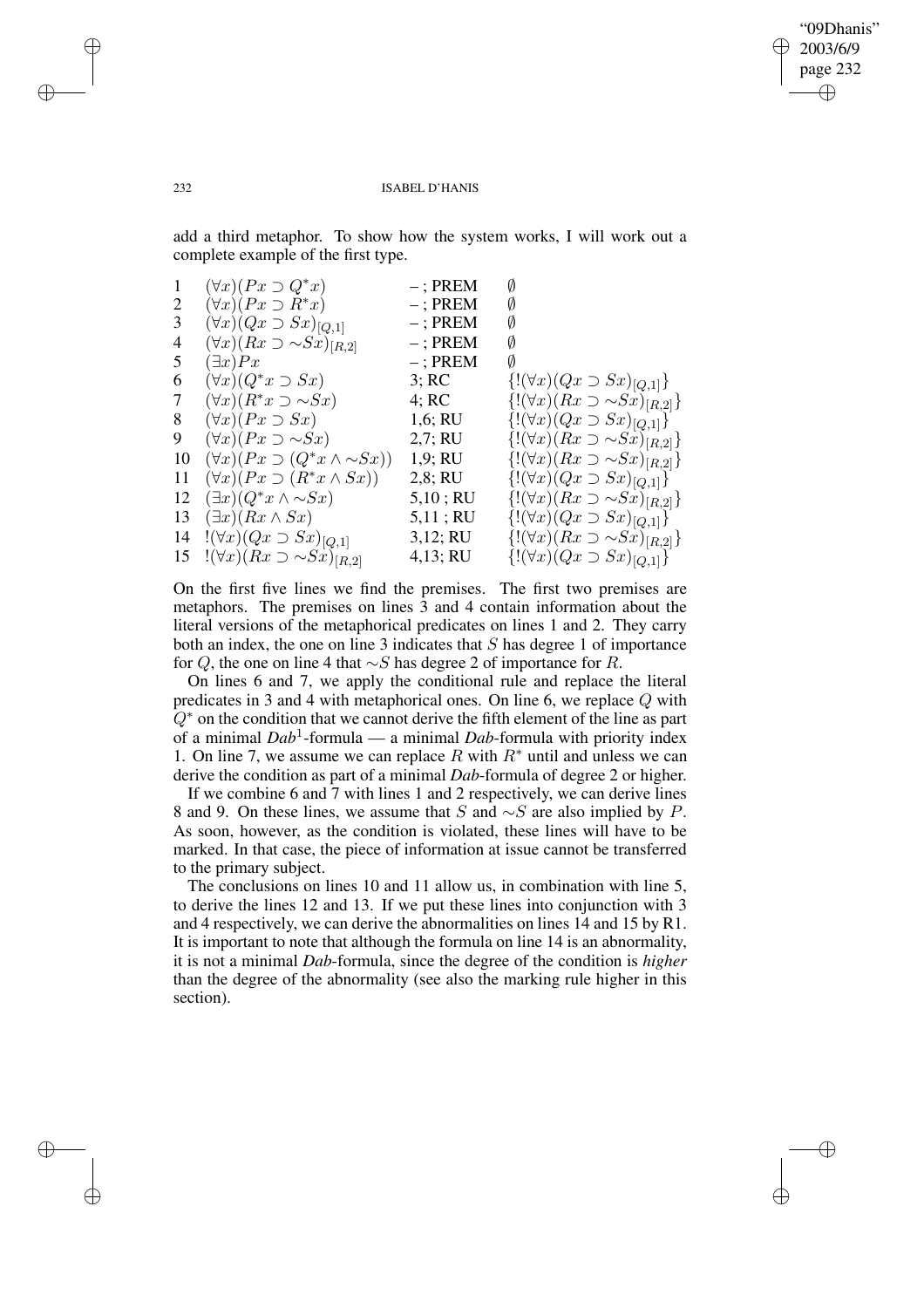✐

THE USE OF METAPHORS IN SCIENTIFIC DEVELOPMENT: A LOGICAL APPROACH233

On line 15, we can derive a minimal  $Dab^2$ -formula, on a condition with degree 1. The result is that at this stage, all lines that are derived on the condition that  $!(\forall x)(Rx \supset \sim Sx)_{[R,2]}$  is not derived as a disjunct of a minimal *Dab*<sup>2</sup> -formula have to be 2-marked. They will no longer be considered to be derived.

At this stage, we can conclude that  $(\forall x)(Px \supset Sx)$ , which means that we can transfer the property  $S$  to objects that have property  $P$ . Let us assume now that we add the information

| 16 $(\forall x)(Px \supset \sim Sx)$               | $-$ : PREM | Ø |
|----------------------------------------------------|------------|---|
| 17 $(\forall x)(Px \supset (Q^*x \wedge \sim Sx))$ | 1,16; RU   | Ø |
| 18 $(\exists x)(Q^*x \wedge \sim Sx)$              | 5,17; RU   | Ø |
| 19 $!(\forall x)(Qx \supset Sx)_{[Q,1]}$           | 3,18; RU   | Ø |

✐

✐

✐

✐

On line 19, we can derive a minimal *Dab*<sup>1</sup>-formula with an empty condition. This forces us to 1-mark all the lines that are derived on the condition that  $!(\forall x)(Qx \supset Sx)_{[Q,1]}$  is not derived as a disjunct of a minimal  $Dab^1$ formula. The marking will proceed stepwise. First all the present marks will be removed and then all the necessary lines are 1-marked. The next step is to 2-mark all the remaining lines that were invalid according to the previously derived minimal *Dab*<sup>2</sup>-formula. The result is that, at this stage, no conclusions can be derived from the present set of premises.

This example demonstrates the most important properties of ALMM. The use of priority indices allows us to express the idea of "central" information about a certain source domain. ALMM allows us also to grasp the different types of dynamics that are crucial in metaphorical reasoning. The dynamics is caused by the tension between different secondary subjects and between a primary subject and the different secondary subjects. The internal dynamics is demonstrated when certain previously valid conclusions are withdrawn in view of the further analysis of the available information. The external one is illustrated on line 16 where the addition of a new premise leads to the withdrawal of previously valid conclusions.

## 5. *Conclusion and Open Problems*

In this article, I showed that multiple metaphors are powerful instruments in scientific innovation. They are capable of creating new concepts or ideas. They can help in problem solving by providing a solution to the problem as, for example, in the case of Charles Lyell — or by changing the context of the problem.

I started from the possible combinations of metaphors and studied some examples from the history of science in detail. However, further research is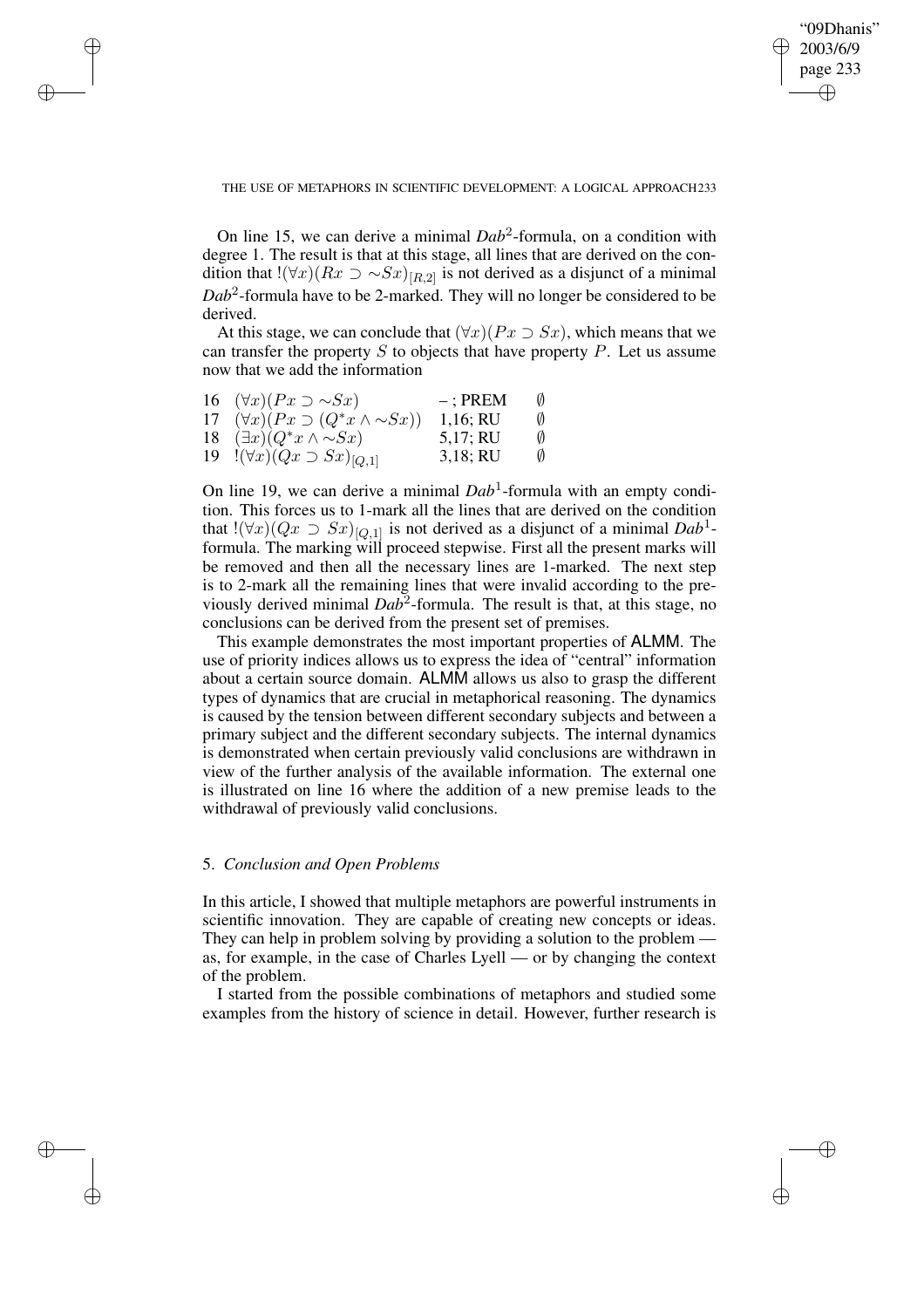234 ISABEL D'HANIS

needed to gain a better insight in how these combinations of metaphors function. It is very likely, for example, that in most examples a combination of different types of metaphorical clustering is used. At the moment, however, it is still unclear what the impact of these combinations is, and also if they fulfill a specific function in scientific reasoning. Another open problem is how the source domains are chosen. It is unclear what the motives are for preferring one particular source domain to another.

In the last part of this paper, I presented an adaptive logic that is capable of grasping the second step in the understanding of multiple metaphors. It is clear that the system should be completed with a semantics and the metatheoretical proofs.

ALMM could also be extended to handle more complex examples of multiple metaphors. It is possible that also for the information about the primary subject, we can make a distinction between more and less important information. Therefore, we could assign priorities also to the information about the primary subject. The implications of this extension for the proof theory, however, need to be carefully studied.

A final open question concerns the extension of ALMM to handling the other two types of metaphorical clustering. However, before this problem can be addressed, a more detailed study of these types of metaphorical clustering is needed.

> Centre for Logic and Philosophy of Science Ghent University, Belgium E-mail: Isabel.Dhanis@rug.ac.be

"09Dhanis" 2003/6/9 page 234

✐

✐

✐

✐

## REFERENCES

- [1] Geoffrey N. Cantor Andrew E. Benjamin and John R.R. Christie, editors. *The Figural and the Literal. Problems of Language in the History of Science and Philosophy, 1630–1800*. Manchester University Press, Manchester, 1987.
- [2] Daniela M. Bailer-Jones. Tracing the development of models in the philosophy of science. In Magnani et al. [18], pages 23–40.
- [3] Diderik Batens. A general characterization of adaptive logics. *Logique et Analyse*, this volume.
- [4] Max Black. Metaphor. In *Models and Metaphors*, pages 25–48. Cornell University Press, Ithaca, 1962.
- [5] Max Black. More about metaphor. In Ortony [22], pages 19–42.
- [6] R. Brüning and G. Lohmann. Charles Sanders Peirce on creative metaphor: a case study on the conveyor belt metaphor in oceanography. *Foundations of Science*, 4(3):237–270, 1999.

✐

✐

✐